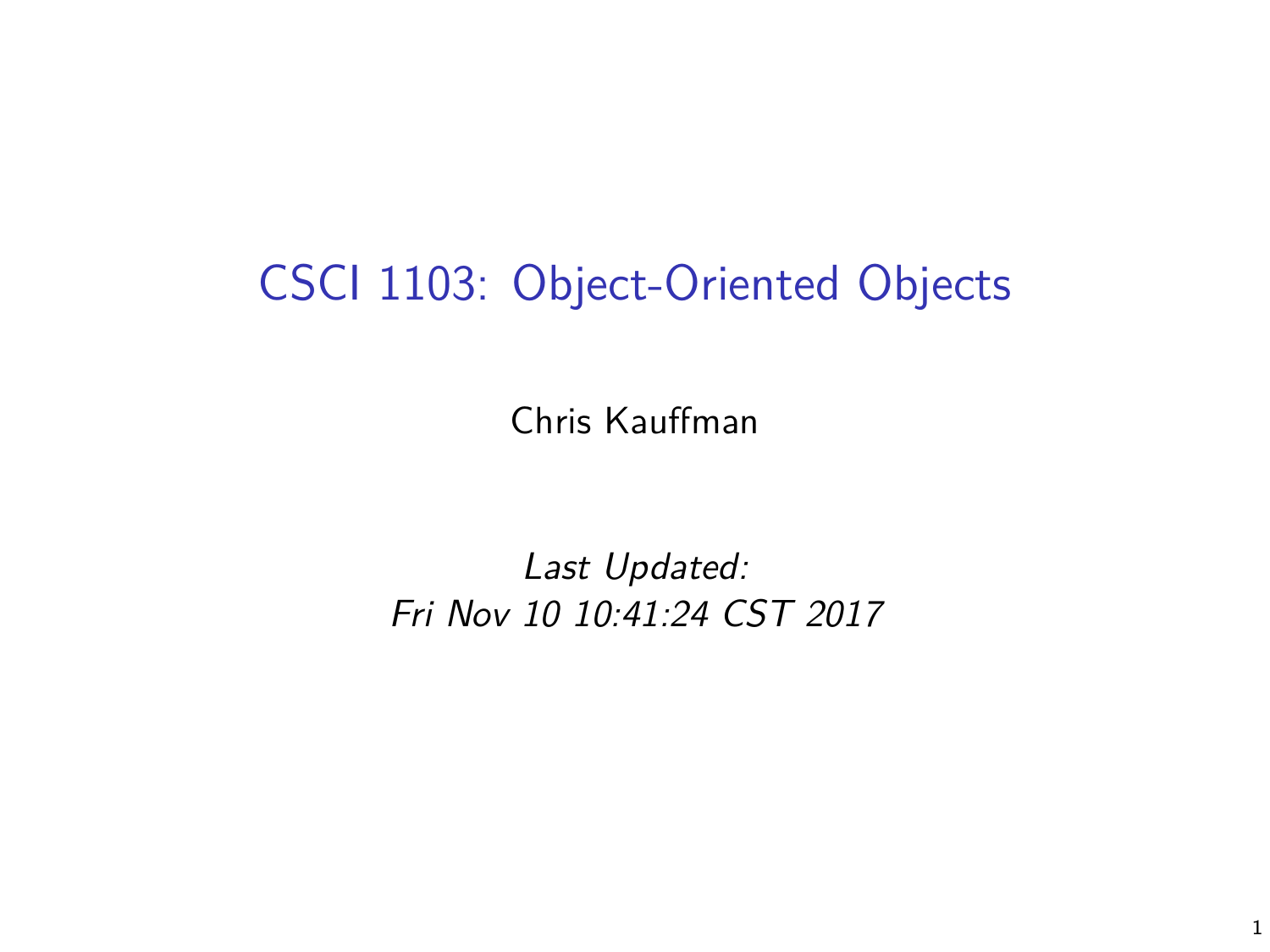# **Logistics**

#### Reading from Eck Ch 5 on Objects/Classes

#### Goals

- $\blacktriangleright$  Finish arrays of objects
- $\blacktriangleright$  Static fields
- $\blacktriangleright$  Non-static methods

Lab08: Simple object definitions

- $\blacktriangleright$  Stock object
- $\blacktriangleright$  Methods in same java file

Project

- $\blacktriangleright$  Spec up
- $\blacktriangleright$  Due a week from Wed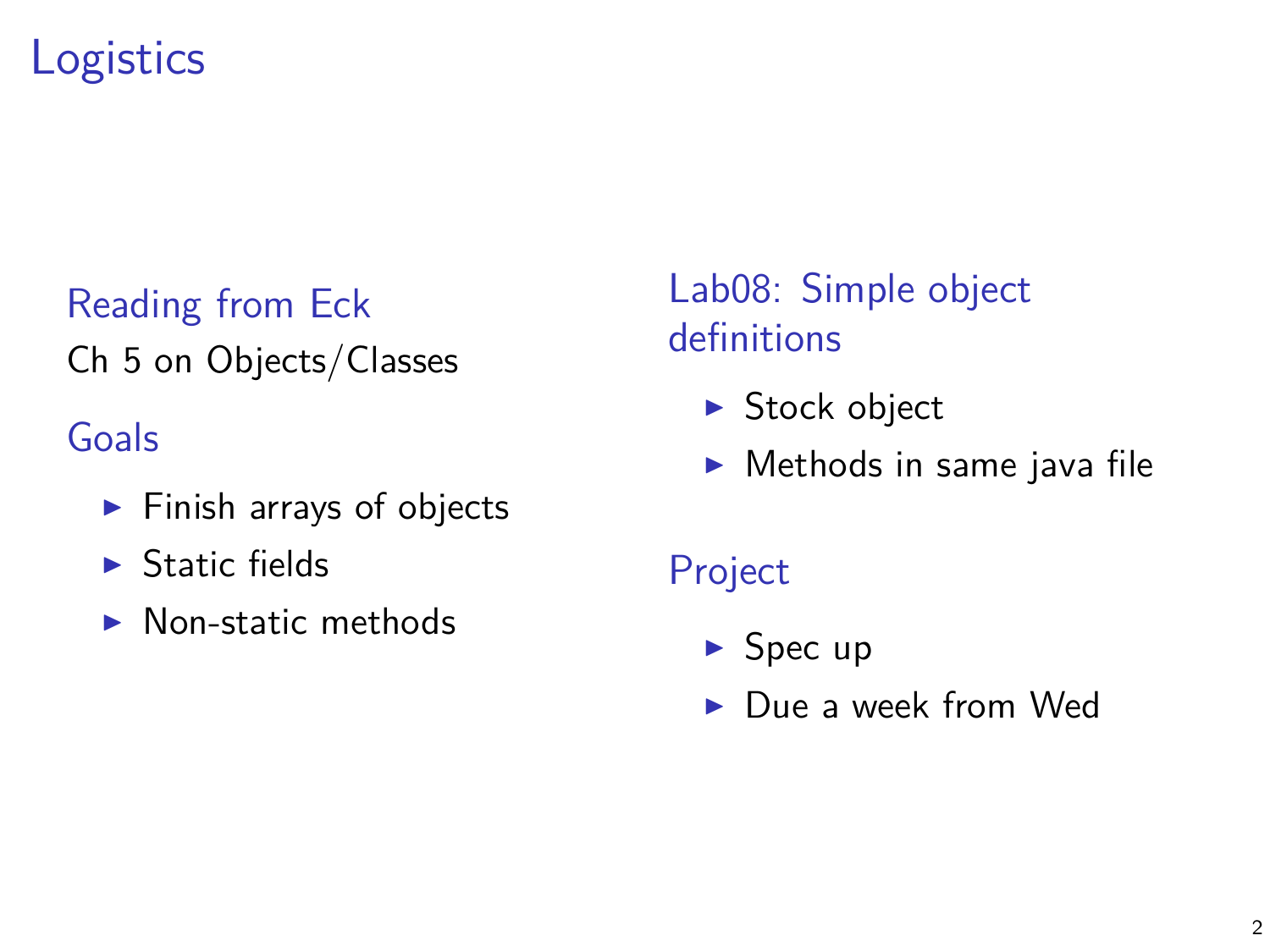# Static/Non-static Stuff so far

- $\triangleright$  The keyword static in Java roughly translates to "belongs to the whole class and all objects"
- $\triangleright$  So far we have written the following

static methods

Non-static fields

```
public class MyClass{
  public static
    int doSomething(...){
    ...
  }
```
 $\blacktriangleright$  Nothing special about them, invoked with

```
MyClass.doSomethig(..)
```
 $\blacktriangleright$  Must pass in all parameters to the methods

```
public class Thing{
  int part1;
  double part2;
  String part3;
}
```
- $\blacktriangleright$  Each Thing has its own part1, part2, part3
- $\blacktriangleright$  4 Things means 12 pieces of data, 4 ints, 4 doubles, 4 String references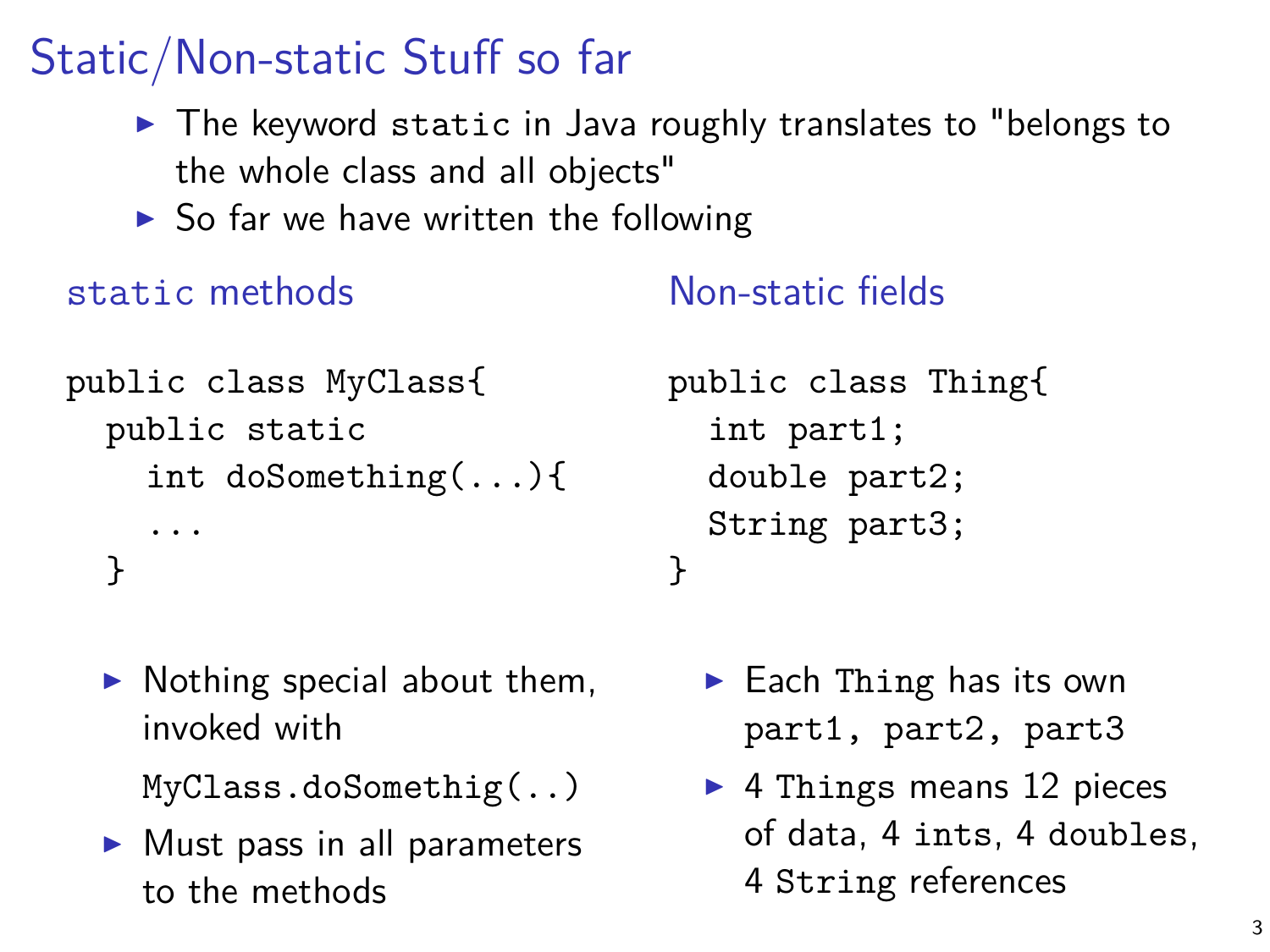# Static Class Fields

- $\triangleright$  A static field indicates there is only 1 memory location for the entire class, NOT one per object
- $\triangleright$  Closest thing Java has to a global variable
- $\triangleright$  Seen examples of static fields from some classes

```
double pie = Math.PI;
double natbase = Math.E;
PrintStream ps = System.out;
```
- $\triangleright$  Syntax static establish a static field is simple public class Mixed{ public static int e; // static field public String f; // non-static field }
- $\blacktriangleright$  Every instance of a Mixed has its own f
- $\triangleright$  There is only one integer e, accessible via Mixed.e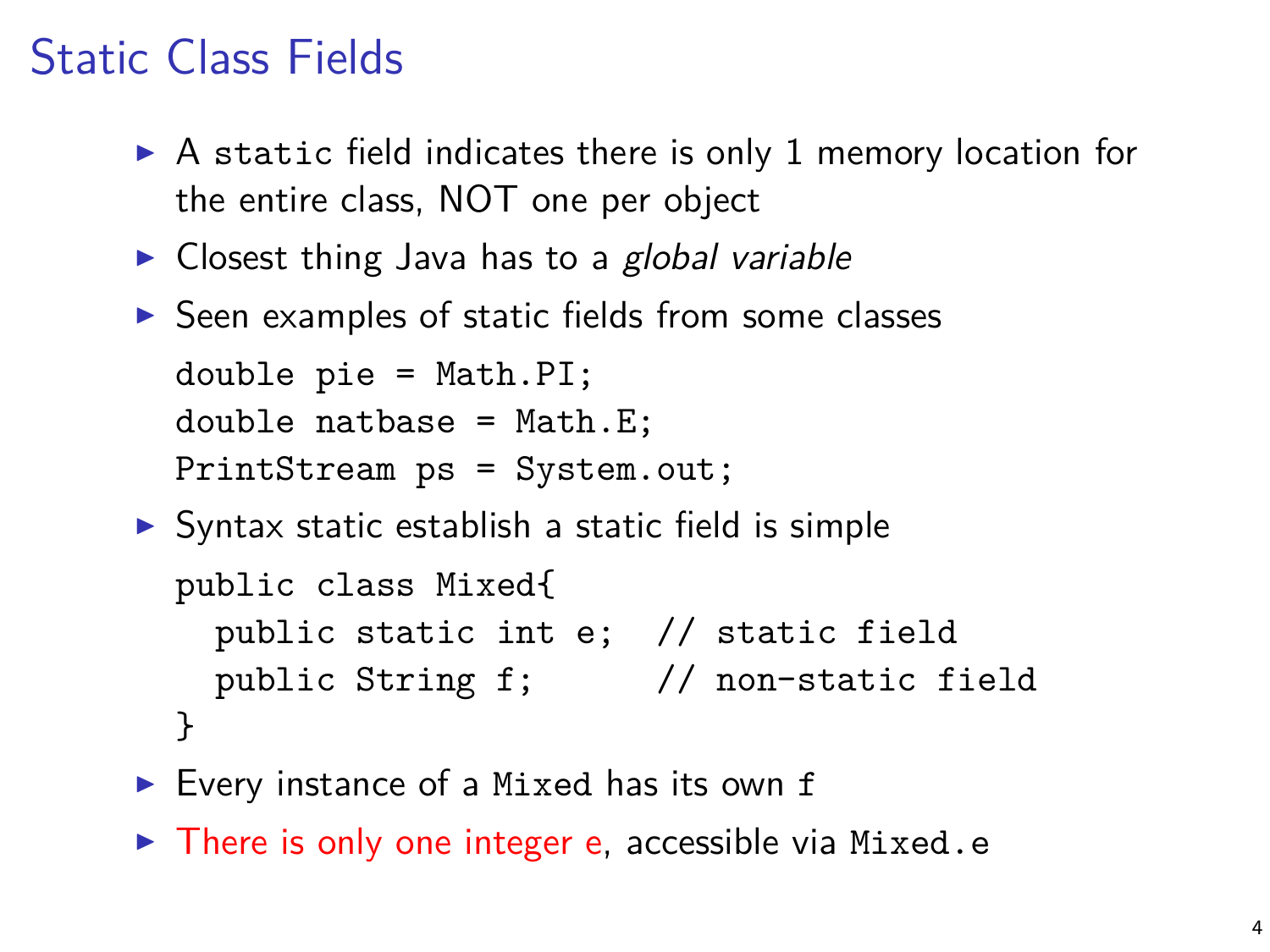#### Demo of Static vs Non-Static Fields

```
1 class OnlyStatic{
 2 public static int a; // both static<br>3 public static String b:
                                                                                     GLOBAL
                                                                                                                                 \overline{5}OnlyStatic #200
                                                                                                                    static a
                                                                                CLASS AREA
 3 public static String b;<br>4 }
                                                                                                                                "bb"
                                                                                                            #204
                                                                                                                    static b
 \begin{matrix} 4 & 3 \\ 5 & 6 \end{matrix}5 class OnlyNon{<br>6 public int c:
                                                                                                                                 \sim\ddotsc6 public int c; // both non-static
        public String d;
                                                                                                 OnlyNon
                                                                                                            #250
                                                                                                                       \ddotsc\sim8 }
 9 class Mixed{
                                                                                                             \cdots\ddotsc10 public static int e; // one static<br>11 public String f: // one non-st;
                                                                                                                                20
                                                                                                  Mixed
                                                                                                            #300
                                                                                                                    static e
11 public String f; // one non-static<br>12 }
12 }
                                                                                                                               #2048
13
                                                                                        STACK main()
                                                                                                           #1024
                                                                                                                       \bar{\mathbf{x}}14 public class StaticFields{
                                                                                                                               #3048
                                                                                                           #1028
                                                                                                                       v
        15 public static void main(String args[]){
16 OnlyStatic.a = 5; OnlyStatic.b = "bb";
                                                                                                                               #4048
                                                                                                           #1032
                                                                                                                       \overline{z}\frac{17}{18}#5048
                                                                                                           #1036
                                                                                                                       w
18 // OnlyNon.c = 4; // ERROR: non-static fi<br>19 // OnlyNon.d = "ddd": // ERROR: non-static fi
           1/ OnlyNon.d = "ddd": / ERROR: non-static fi
20 OnlyNon x = new OhlyNon();<br>21 x \cdot c = 10; x \cdot d = "dd".
                                                                                                                                 10<sup>10</sup>l e
                                                                                        HEAP OnlyNon #2048
                                                                                                                       \epsilon21 x.c = 10; x.d = "dd";<br>
22 OnlyNon y = new OnlvNon"dd"
                                                                                                           #2052
                                                                                                                       \overline{d}OnlvNon y = new OnlvNon():
23 y.c = 15; y.d = "ddd";
                                                                                                                                 \ldots\cdots\ddotsc\frac{24}{25}15
25 Mixed.e = 20;<br>26 // Mixed f =
                                                                                                 OnlyNon #3048
                                                                                                                       \epsilon\frac{1}{2} Mixed.f = "ff": \frac{1}{2} ERROR: non-static fi
                                                                                                                               dddd<sup>'</sup>
                                                                                                           #3052
                                                                                                                       d
\frac{27}{28}28 Mixed z = new Mixed();<br>29 z = "ff"z.f = "ff":"ff"
                                                                                                  Mixed
                                                                                                           #4048\epsilon30 Mixed w = new Mixed();
31 w.f = "ffff";<br>32 }
                                                                                                                                 \sim\ddotsc32 }
                                                                                                                                "ffff"
33 }
                                                                                                  Mixed #5048
                                                                                                                       \mathbf{f}\sim\mathbf{r}
```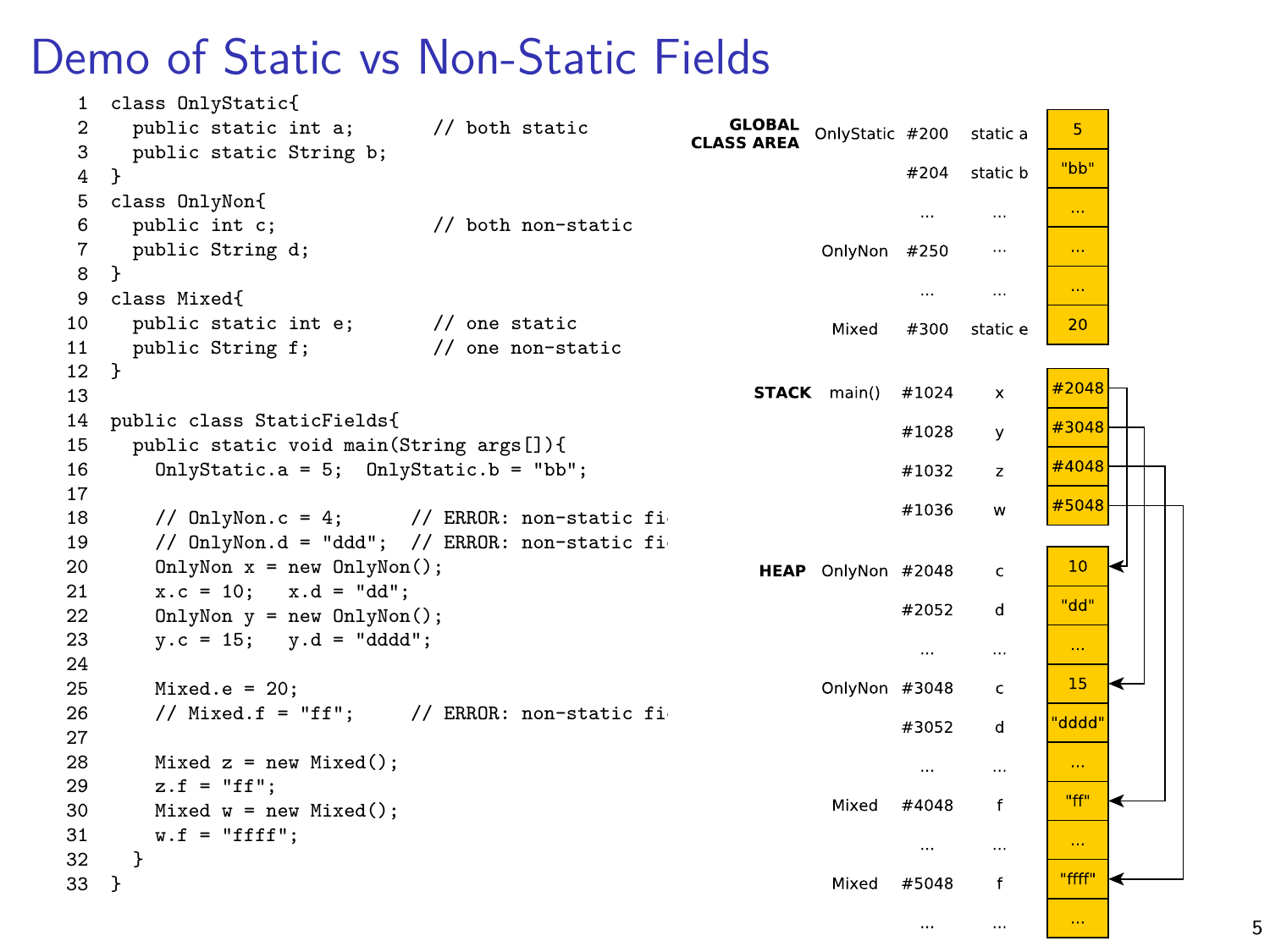Exercise: Recap what we learned about static fields

- 1. What's the difference between a static and a non-static field?
- 2. How many of each kind of field are gotten when calling new
- 3. Draw a quick diagram of the following.

```
public class Thing{
  public int red;
  public double blue;
  public static int green;
  public static void main(String args[]){
    Thing x = new Thing();
    Thing y = new Thing();
    x.read = 5;
    y.blue = 7.0;
    ///////// DRAW HERE ////////////
    // which works / doesn't?
    Thing.green = 9;
    Thing.red = 10;
  }
}
```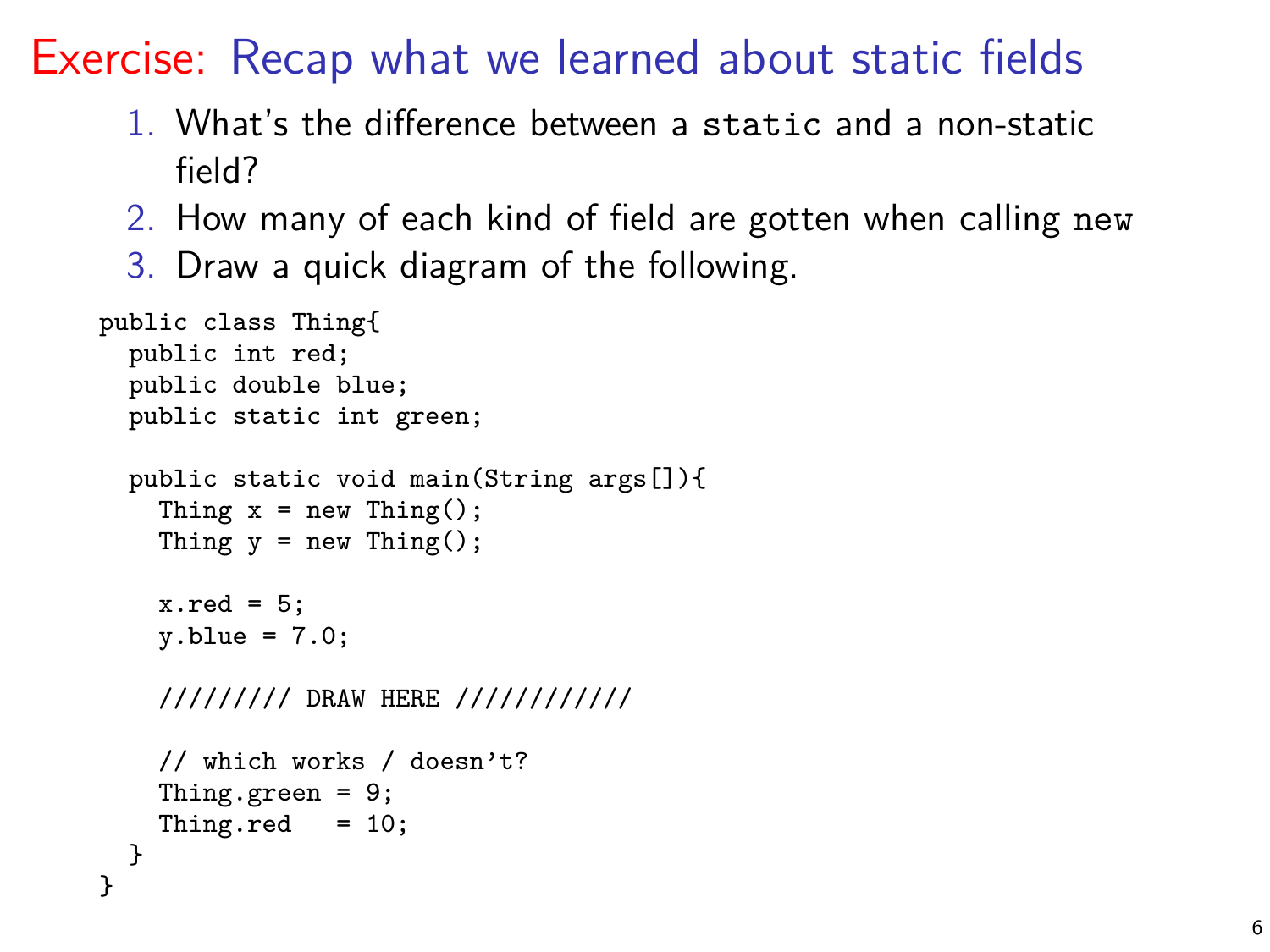#### Non-static Methods

- $\triangleright$  static roughly means *class-level*, as in belonging to the entire class
- $\triangleright$  Non static roughly means instance-level, as in associated with a specific instance/object
- $\triangleright$  Non-static methods are ALWAYS invoked with a specific object/instance

```
String s = "hello";
String t = "goodbye";
```

```
int len1 = s.length(); // 5
int len2 = t.length(); // 7
```
 $\triangleright$  During a the execution of a non-static method, the keyword this refers to the object on which the method is running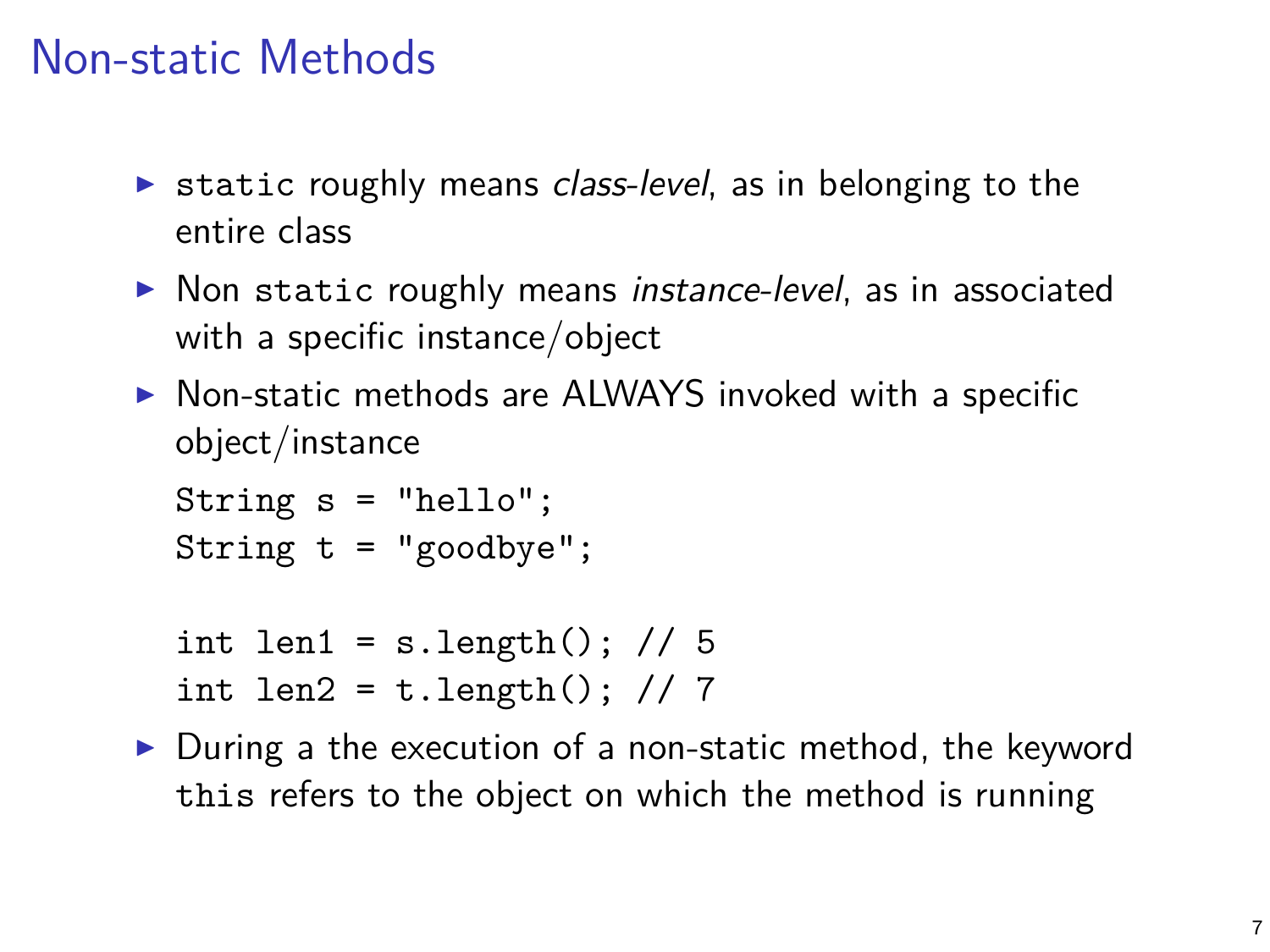#### Compare: Static vs Non-static Method Defs/Calls

#### **Static**

#### Non-static

```
1 public class Omelet{
 2 int eggs;<br>3 int chees
 3 int cheese;<br>4 double cook
 4 double cookedFor;<br>5 String extras;
       String extras;
 6
7 static void cookFor(Omelet om,<br>8 double tim
8 double time){<br>9 om.cookedFor += time;
       om.cookedFor += time;
1011 static void addEgg(Omelet om){<br>12 om.eggs++:
       om.eggs++;
\begin{matrix} 13 \\ 14 \end{matrix}14 \over 1515 main(){<br>16 0mele
16 Omelet standard = new Omelet();<br>17 int x = 5:
       int x = 5;
18 Omelet.addEgg(standard);
19 Omelet.cookFor(standard, 2.5);<br>20 }
20 \,1 public class OOOmelet{
                                                       2 int eggs;<br>3 int chees
                                                              int cheese:
                                                       4 double cookedFor;
                                                       5 String extras;
                                                       \frac{6}{7}7 void cookFor(double time){<br>8 this.cookedFor += time;
                                                                 this.cookedFor += time;
                                                       9 }
                                                      10
                                                      11 void addEgg(){<br>12 this.eggs++:
                                                              this.eggs++;
                                                      13 }
                                                      14 }<br>15 m
                                                      15 main(){
                                                      16 000melet standard = new 000melet();<br>17 int x = 5;
                                                      17 int x = 5;<br>18 standard.a
                                                              standard.addEgg();
                                                      19 standard.cookFor(2.5);
                                                      20 }
```
Examine OOOmelet.java to see full implementation  $\overline{\phantom{a}}$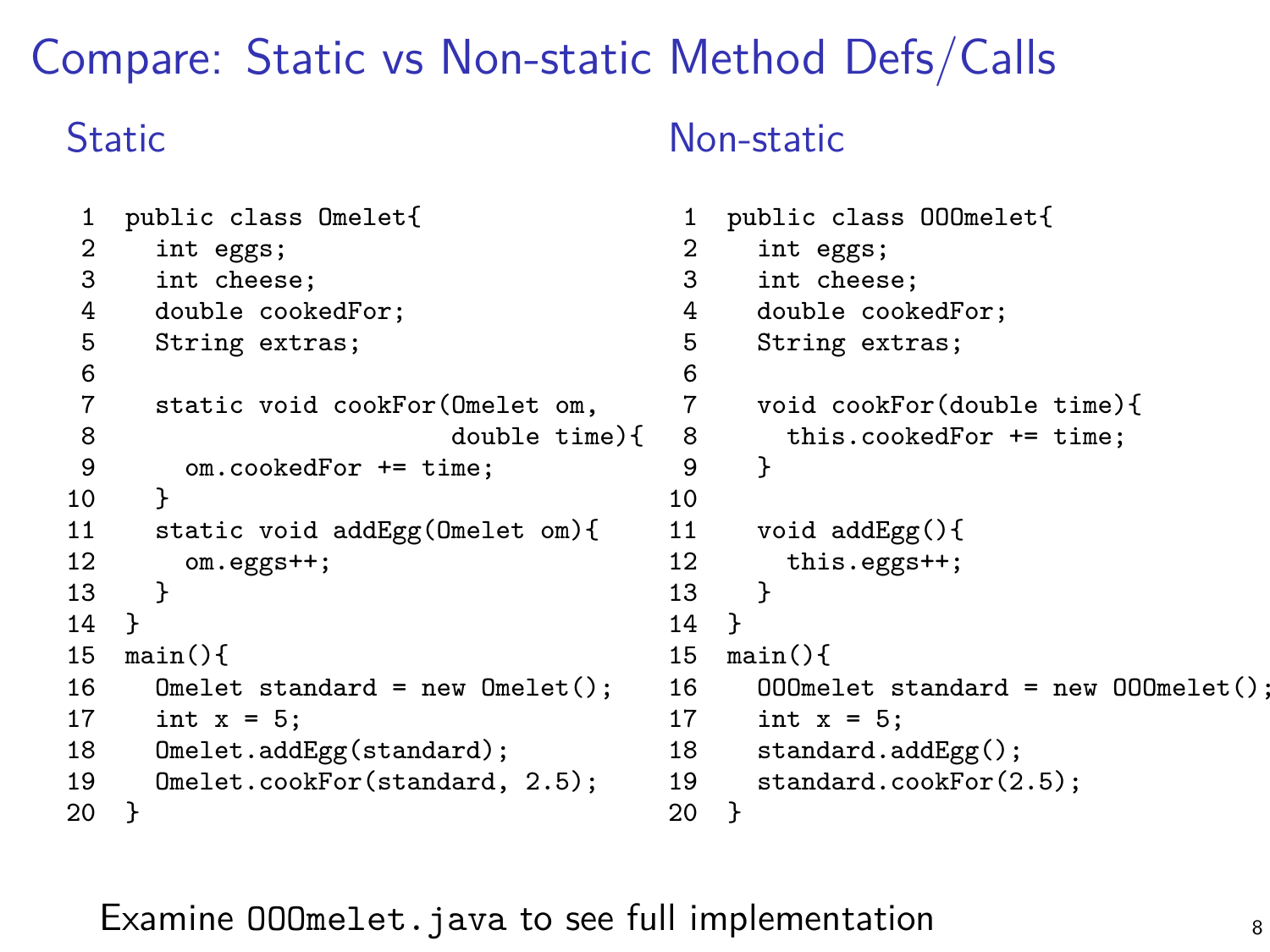#### this variable: reference to current object

- $\triangleright$  Variable this is automatically created in non-static methods
- Gets filled in with the value of the object being operated on standard.addEgg():  $\frac{\text{coronary.addEge}(1)}{\text{coronary.addEge}(1)}$ standard.addEgg(); coronary.addEgg()  $\overbrace{\hspace{2.5cm}}^{\text{2}}$

during addEgg(), this will during addEgg(), this will<br>refer to 000melet standard sefer to 000melet coronary refer to OOOmelet coronary

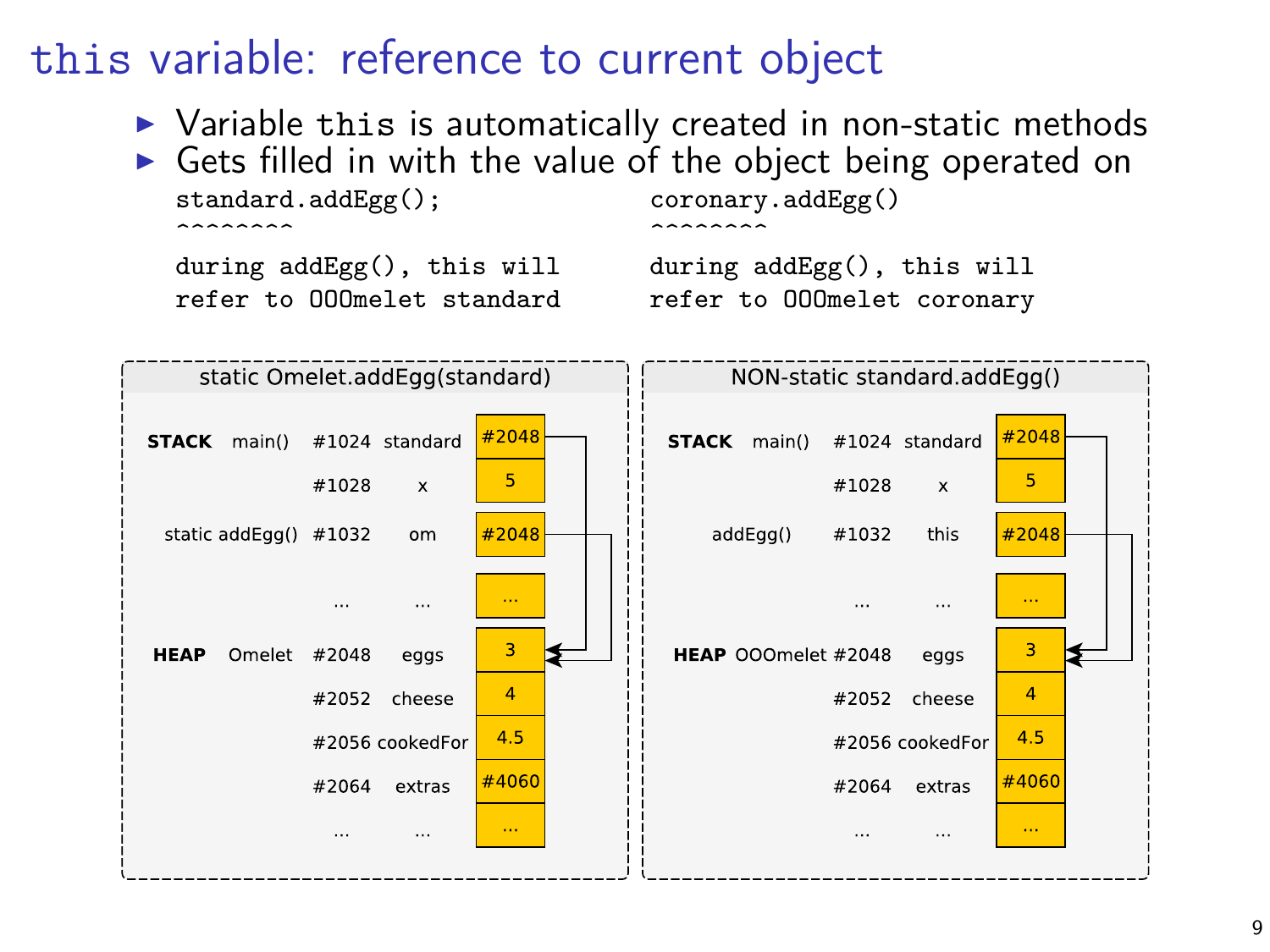#### Constructors

- $\triangleright$  Objects usually have necessary fields initialized at creation
- $\triangleright$  Special method called a constrctor
- $\triangleright$  Method name is always identical to class name, return type is omitted
- $\triangleright$  CK commonly uses this.field = param; to initialize fields

```
public class OOOmelet{
  ...
  // Constructor to initialize fields to given values. cookedFor is
  // always initialized to 0.0.
  public OOOmelet(int eggs, int cheese, String extras){
    this.eggs = eggs; // set field eggs to parameter eggs
    this.cheese = cheese; // set field cheese to parameter cheese
    this.extras = extras; \frac{1}{1} set field extras to parameter extras this.cookedFor = 0.0: \frac{1}{1} always set cookedFor to 0.0
                                  \frac{1}{2} always set cookedFor to 0.0
  }
  ...
}
public class OOOmeletMain{
  public static void main(String args[]){
    OOOmelet small = new OOOmelet(2,5,"ham"); // smallish OOOmelet
    OOOmelet large = new OOOmelet(5,8,"bacon"); // largeish OOOmelet
    ...
  }
}
```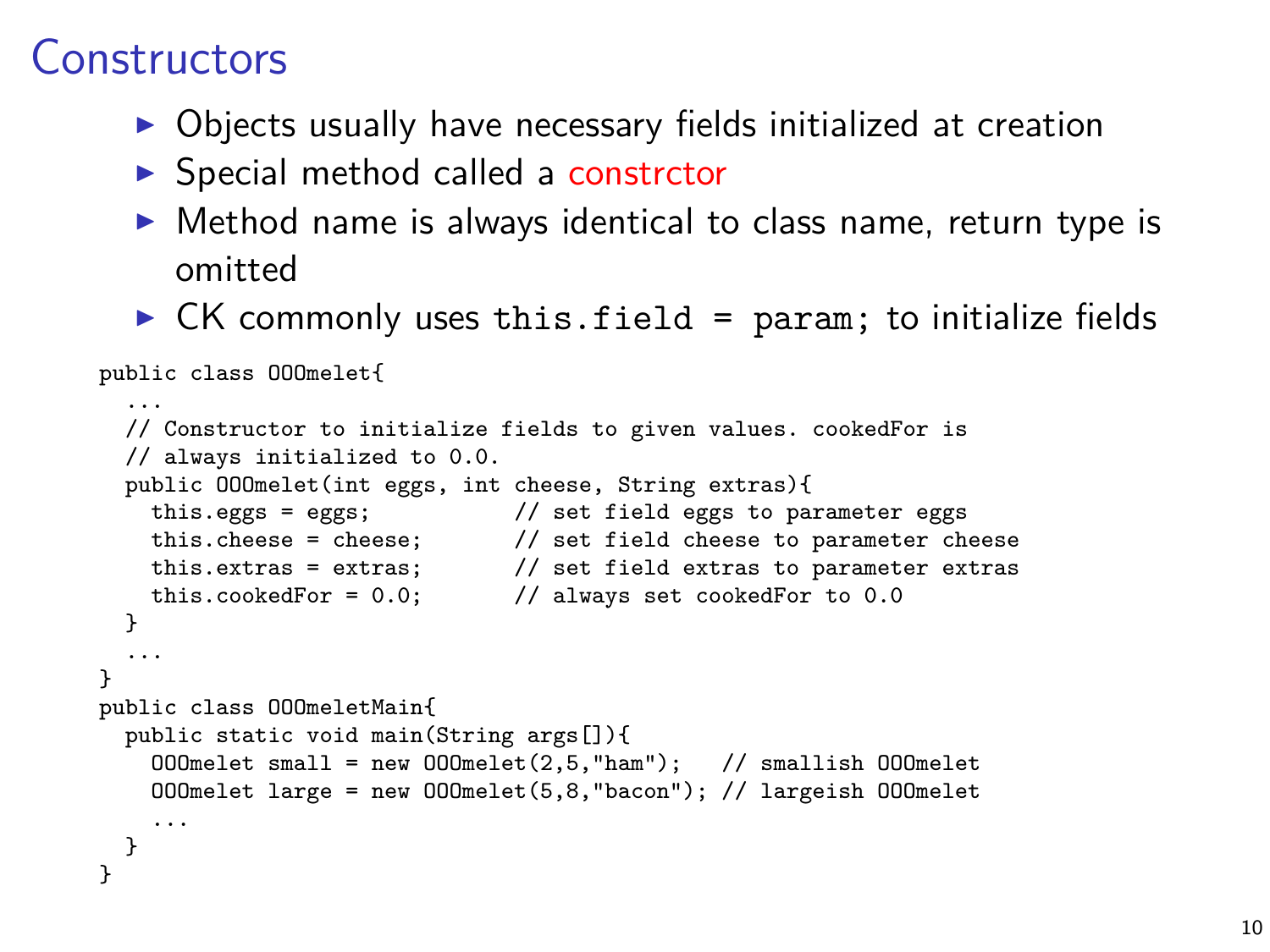# Exercise: Draw a Memory Diagram

- ▶ Show the OOOMeletMain.java and OOOMelet.java.exercise
- $\blacktriangleright$  Running the main() method, trace execution
- $\triangleright$  Draw memory diagrams of what things look like at the numbered locations
- $\triangleright$  Note: May hit some locations more than once
- $\triangleright$  Important: Don't forget the automatic this variable in non-static methods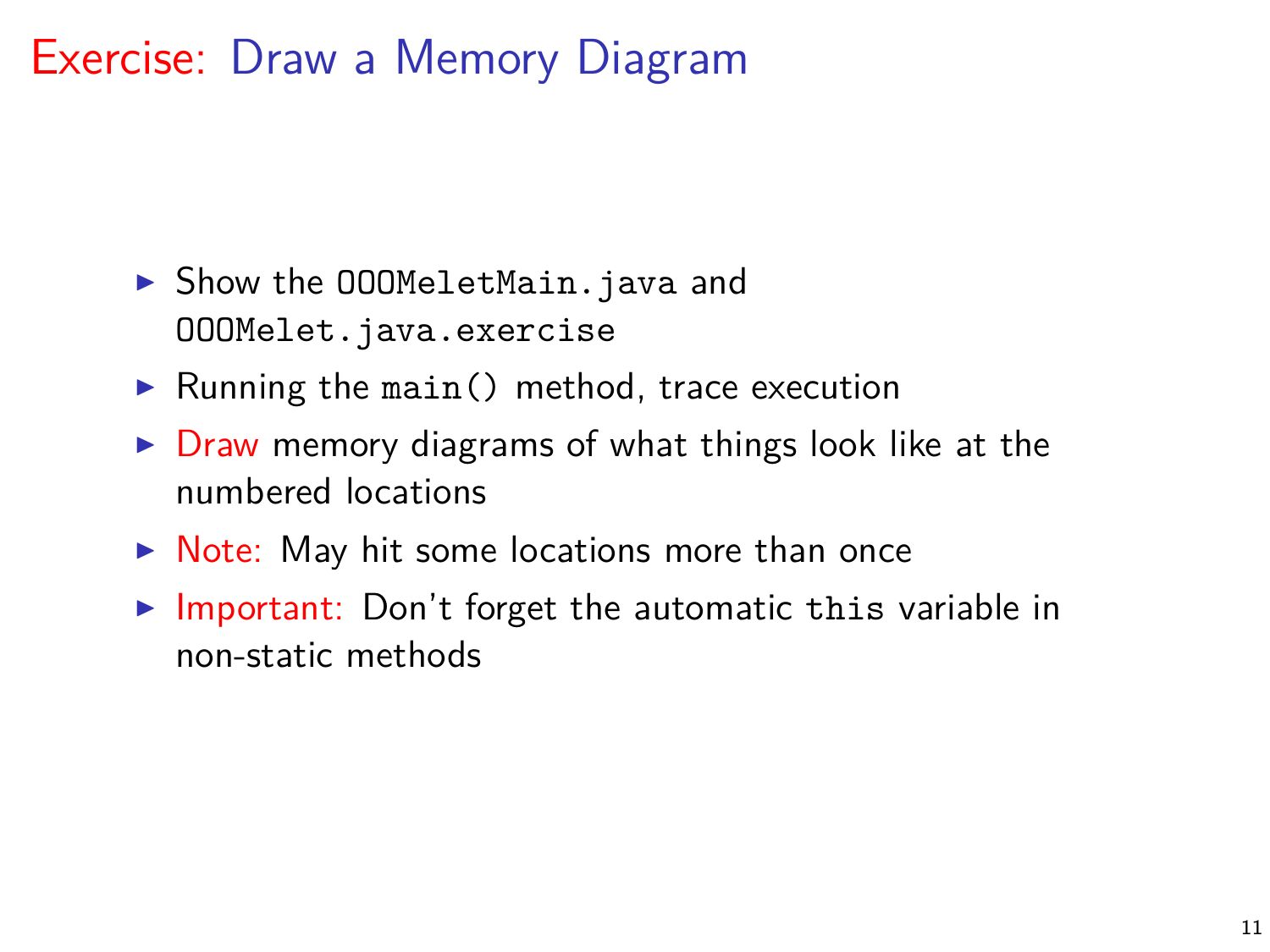# Easy Printing: toString() method

- $\triangleright$  Most complex objects provide a toString() method to produce nice output
- $\blacktriangleright$  Compare

```
000melet small = new 000melet(2,5, "ham");
```
System.out.println(small);

- $\triangleright$  NO toString() method: OOOmelet@2a139a55
- $\triangleright$  WITH toString() method:

3 eggs, 5 oz cheese, cooked for 1.5 mins, extras: ham

```
public class OOOmelet{
 private int eggs; private int cheese;
 private double cookedFor; private String extras;
 // Create a pretty string version of the OOOmelet.
 public String toString(){
   return
     String.format("%d eggs, %d oz cheese, cooked for %.1f mins, extras: %s",
                   this.eggs, this.cheese, this.cookedFor, this.extras);
  }
```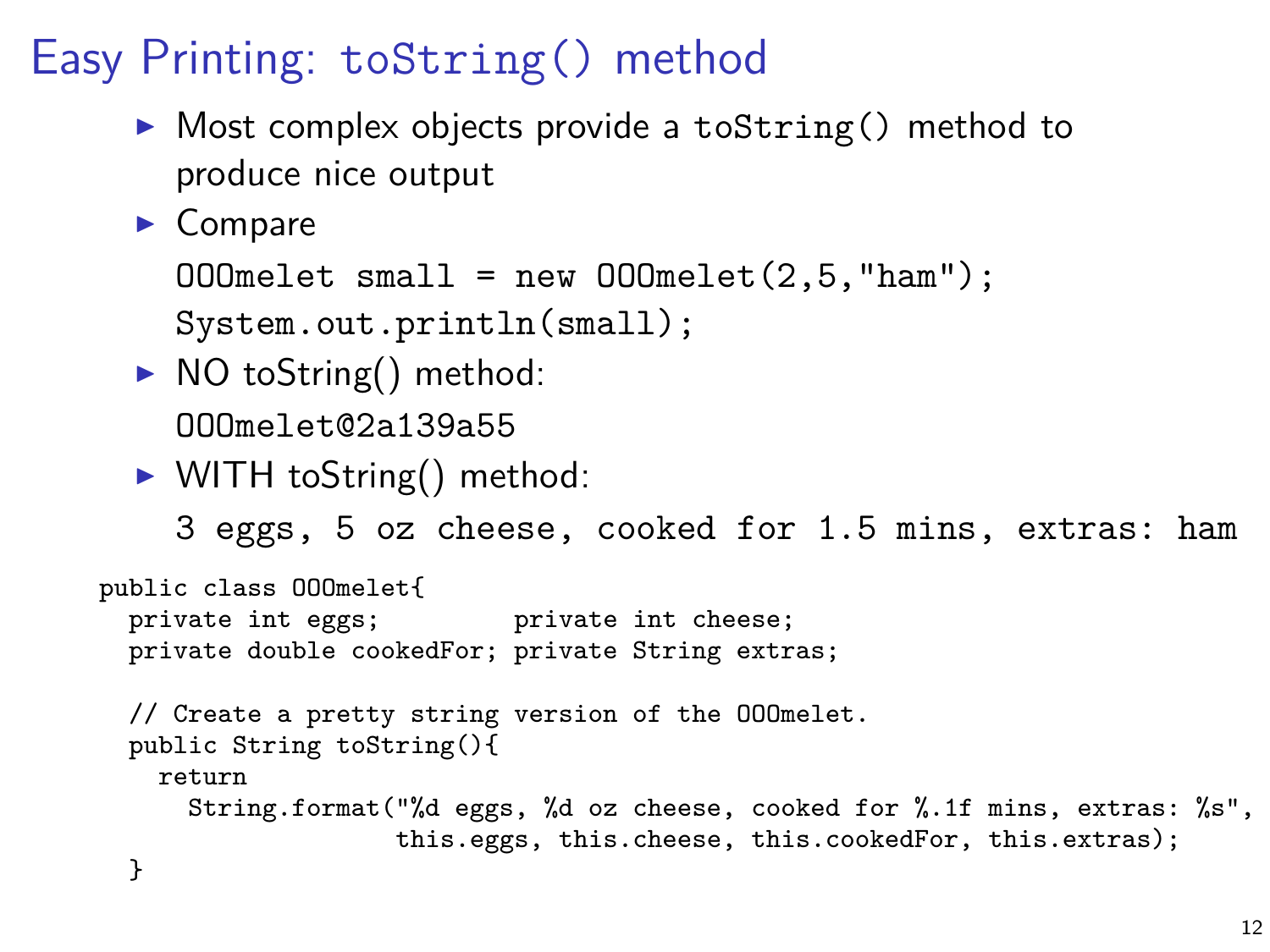## String.format() for toString()

- Extremely useful method static method of String class
- $\triangleright$  Works like printf() but instead of printing to the screen, creates a string and returns it
- $\blacktriangleright$  Example:

```
String s =
 String.format("apples: %d weight: %.1f kind: %s",
                   5, 1.27, "Honeycrisp");
```

```
System.out.println(s);
```
- // apples: 5 weight: 1.3 kind: Honeycrisp
- $\triangleright$  Often used in toString() methods to format info on object for display
- $\triangleright$  Also used in testing files to produce error messages containing data for debugging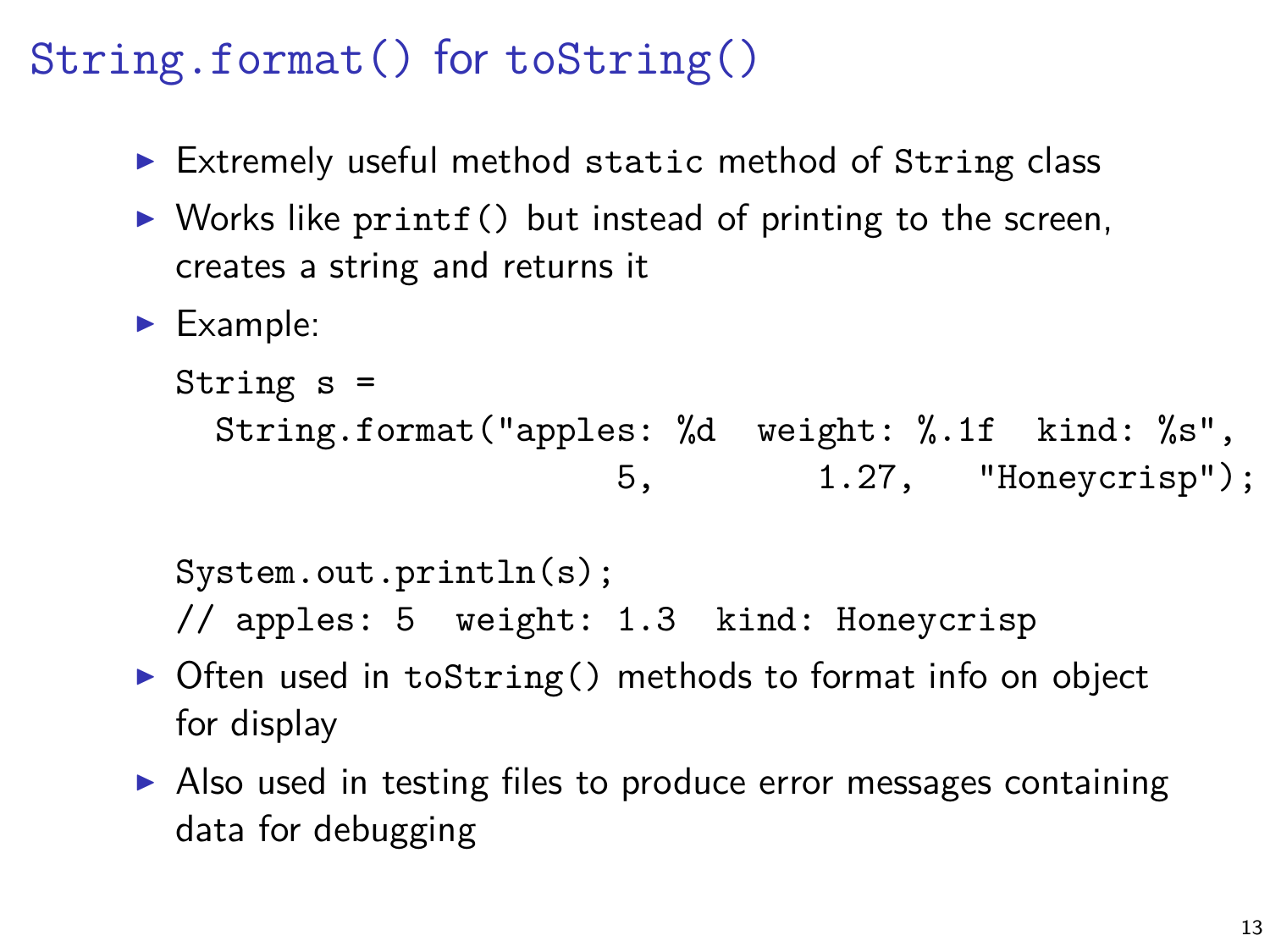## Exercise: Dog Constructor and toString()

- $\blacktriangleright$  Define constructor for Dog class to the right
- $\blacktriangleright$  Infer arguments/defaults from use in main()
- $\blacktriangleright$  Define toString() method
- $\blacktriangleright$  Infer format from use in main()
- $\blacktriangleright$  Make use of String.format()

```
public class Dog{
  public String name;
  public int age;
  public boolean hasBone;
  // CONSTRUCTOR
  // toString()
  public static void main(String args[]){
    \log s = new \log ("Stout", 3);
    \log r = new \log ("Rufus", 1);
    r.hasBone = true;
    System.out.println(s.toString());
    System.out.println(r.toString());
 }
}
> javac Dog.java
> java Dog
Name: Stout Age: 3 Bone? false
Name: Rufus Age: 1 Bone? true
```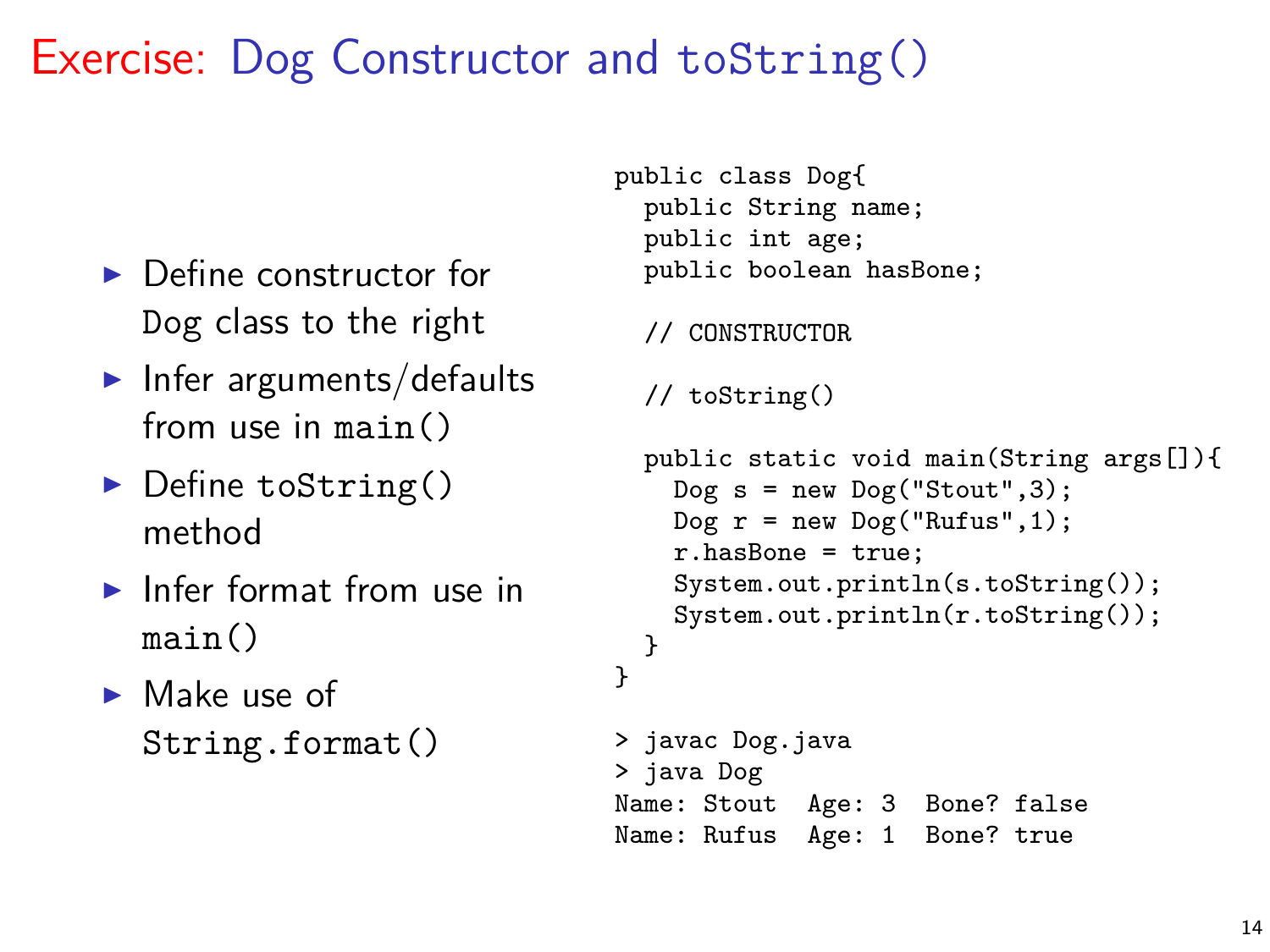# Access Modifiers

Access Levels for Fields/Methods by other stuff

| Modifier    | Class | Package | <b>Subclass</b> | World |
|-------------|-------|---------|-----------------|-------|
| public      |       |         |                 |       |
| protected   |       |         |                 |       |
| no modifier |       |         |                 |       |
| private     |       |         |                 |       |

- $\triangleright$  Mostly concerned with public and private, read about others on your own
- $\triangleright$  Most projects will specify required public methods, maybe public fields
- $\triangleright$  Most of the time you are free to create additional private methods and fields to accomplish your task

Official docs on access modifiers

http://docs.oracle.com/javase/tutorial/java/java00/accesscontrol.html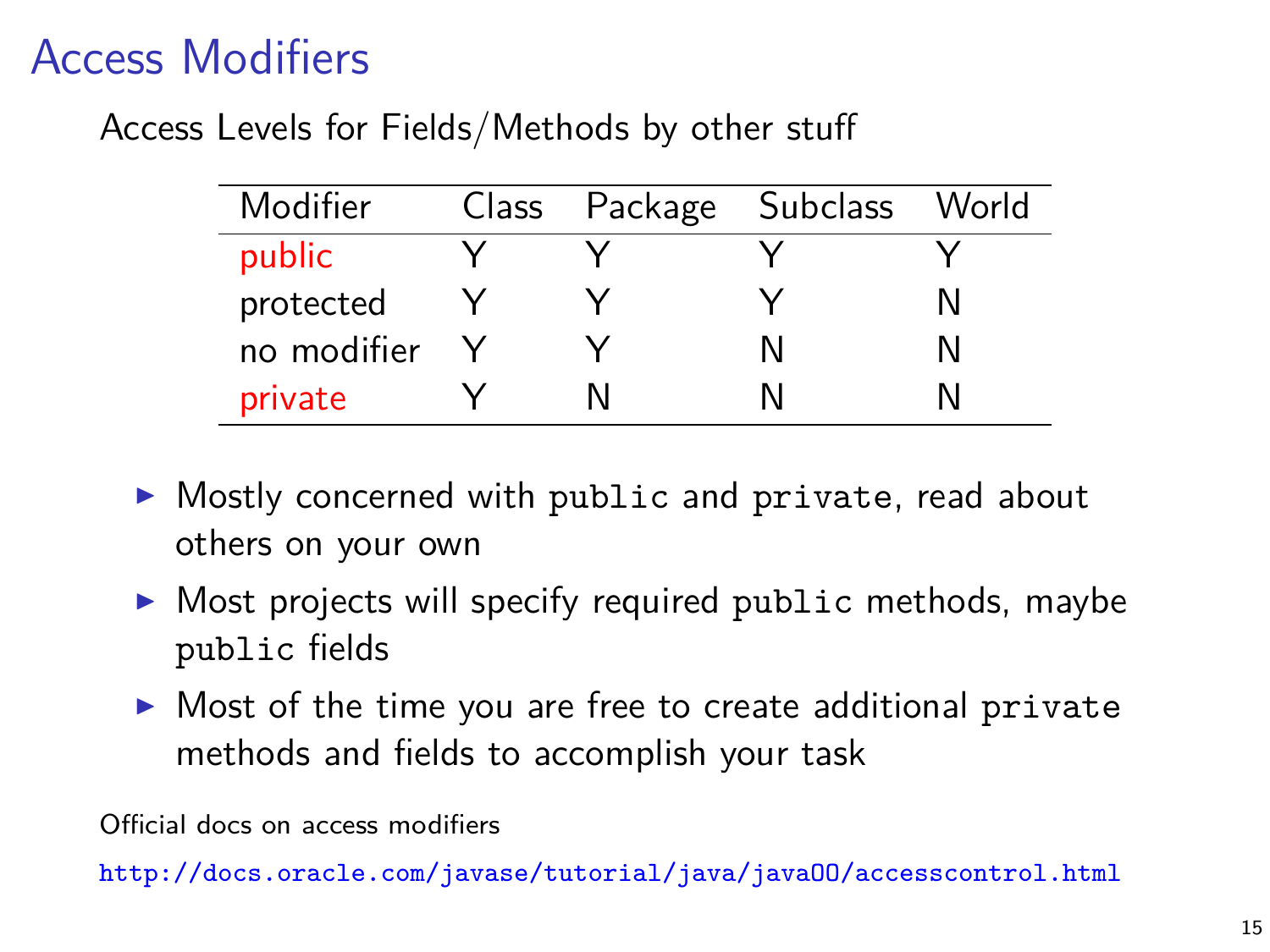#### Accessor, Mutator, Class Invariant

- $\triangleright$  Common Java convention is to make all fields private
- $\triangleright$  private fields are only visible within on .java file accessor and mutator methods provided to work with object data
- $\blacktriangleright$  Accessor often referred to as "getter" as in getEggs()
- $\triangleright$  Mutator sometimes called a "setters" but often have other names, intended to change object data
- $\blacktriangleright$  Important: changing object data preserves any invariants of the class: related fields

```
public class OOOmelet{
 public int eggs;
 public int cheese;
```
}

```
// Retrieve number of eggs
public int getEggs(){
  return this.eggs;
}
```

```
// Add an egg to the omelet
// if cooking hasn't begun
public void addEgg(){
  if(this.cookedFor > 0){
    System.out.println("Yuck");
  }
  else{
    this.eggs++;
  }
}
```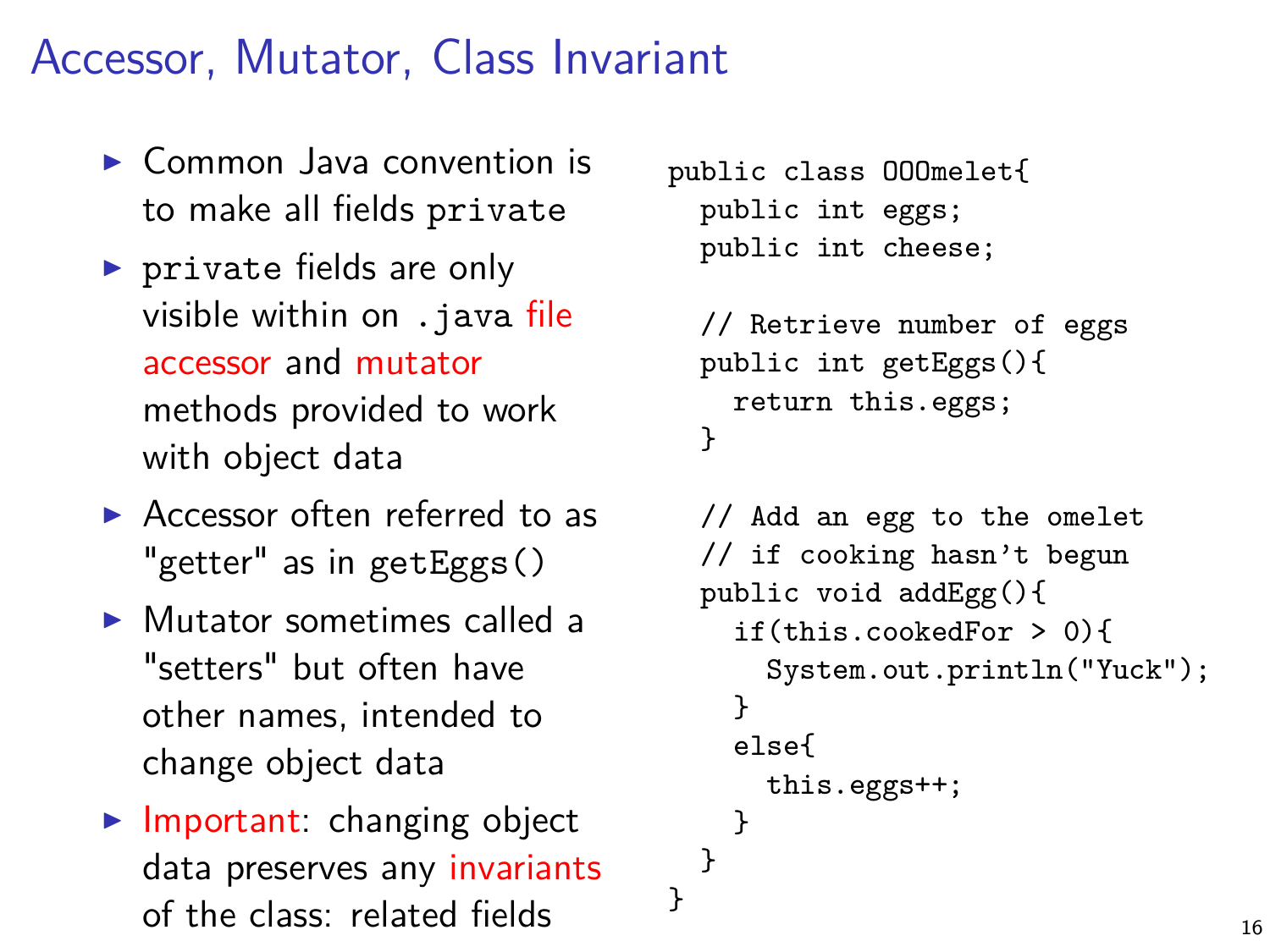# Invariants in Classes

#### OOOmelets (In-class)

- $\triangleright$  Once cooking starts, cannot add eggs
- $\blacktriangleright$  Can only add time to cooking, not subtract
- $\blacktriangleright$  Extra ingredients must be specified up front

#### Linear Equations (Lab09)

- $\blacktriangleright$  y = m · x + b
- $\blacktriangleright$  Left and right sides of equation are always equal
- $\blacktriangleright$  Changing x updates y, vice versa

#### Portfolio (Proj4)

- $\blacktriangleright$  Adding a stock increases the stockCount
- $\blacktriangleright$  Buying stocks deducts from cash
- $\blacktriangleright$  Selling stocks adds to cash
- $\blacktriangleright$  Cannot withdraw() more cash than is available
- $\blacktriangleright$  Cannot sell more shares than available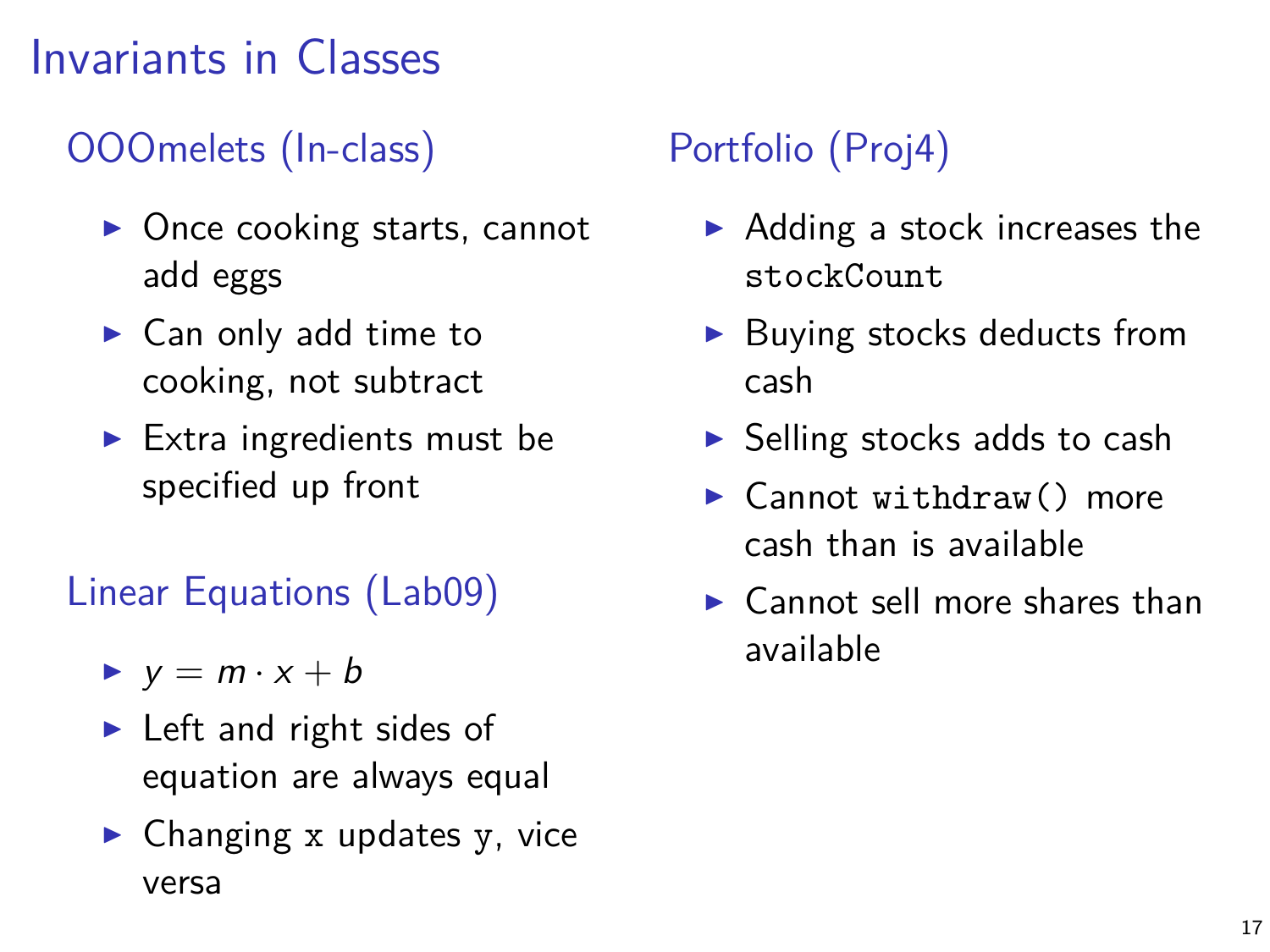# Why Getters vs. Public Fields

- $\triangleright$  Simple objects can probably have public fields, direct access
	- $\triangleright$  Don't do this as you'll be penalized on manual inspection
- $\triangleright$  Slightly more complex objects like 000 melet might get away with public fields but would allow ..
	- $\blacktriangleright$  "Uncooking" of omelets: o.cookedFor = 0.0;
	- $\triangleright$  Add eggs after being cooked
	- $\triangleright$  Using private fields prevents this
- ▶ Complex objects like Printstream from System.out must preserve invariants: different parts must agree with each other.
	- $\triangleright$  Changing one field might screw up another one
	- $\triangleright$  Deny direct access via private fields
	- $\triangleright$  Mutation methods like println() keep all fields synchronized

#### Abstraction Up and Down

Break a problem into smaller parts. Define public methods between those parts. Think about internal details for one part at a time. Recurse for subparts as needed.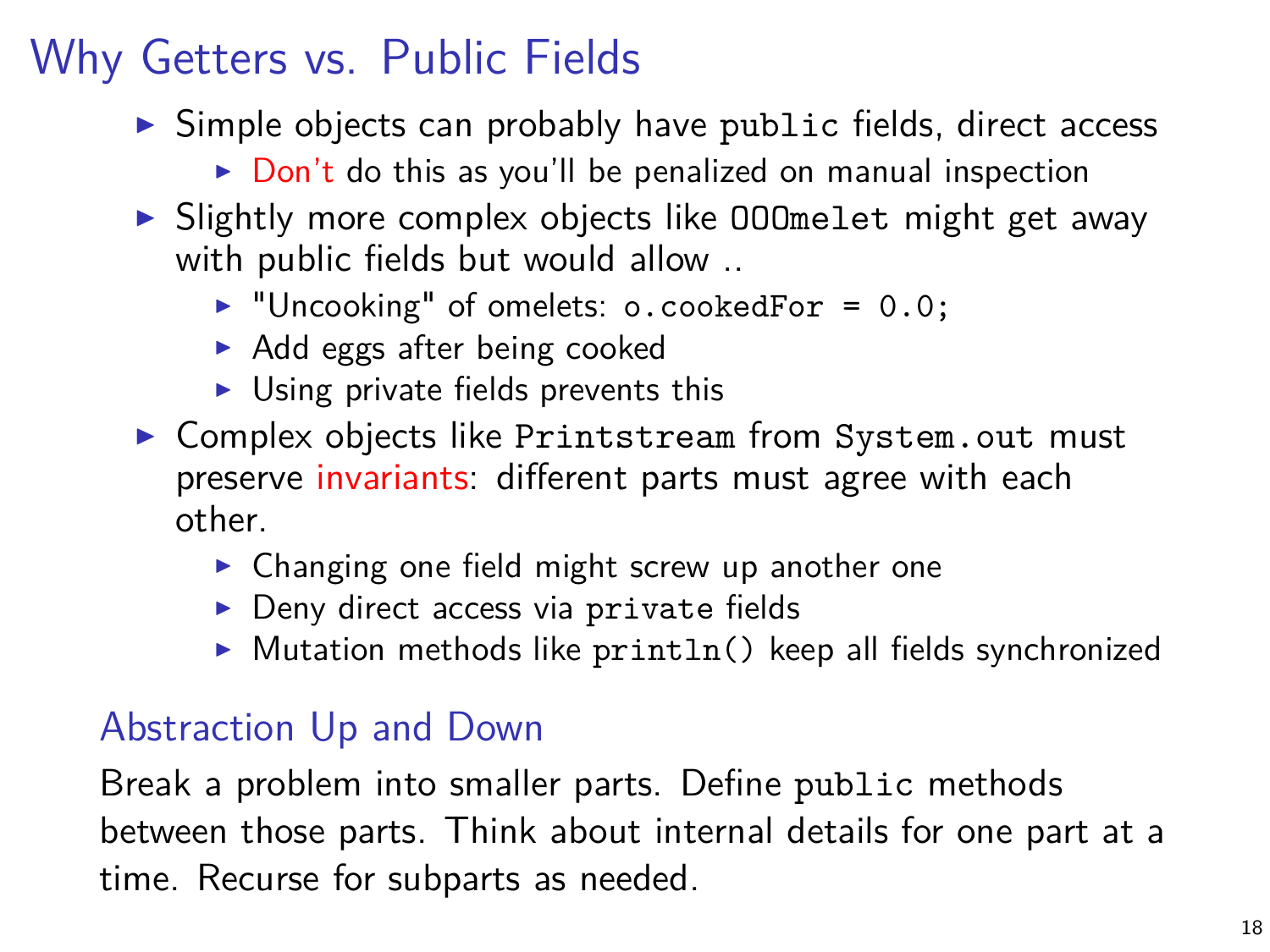private Fields / public methods

OOOmelet.java

```
public class OOOmelet{
  private int eggs;
  private int cheese;
  private double cookedFor;
  private String extras;
```

```
public double getEggs(){
  return this.eggs;
}
public double getCookTime(){
  return this.cookedFor;
}
public void addEgg(){
  ...
}
...
```
Must access fields through public methods

}

UseOOOmelet.java

```
public class UseOOOmelet{
public static
void main(String args[]){
  OOOmelet om =
    new OOOmelet(2,4,"ham");
```

```
// CORRECT: public methods
int eggs = om.getEggs();
om.addEgg();
```

```
// INCORRECT: No such symbol
om.eggs = 5; // compile error
```
// CORRECT: public method om.cookeFor(1.0);

```
// INCORRECT: No such symbol
 om.cookedFor=0.0; // compile error
}
}
```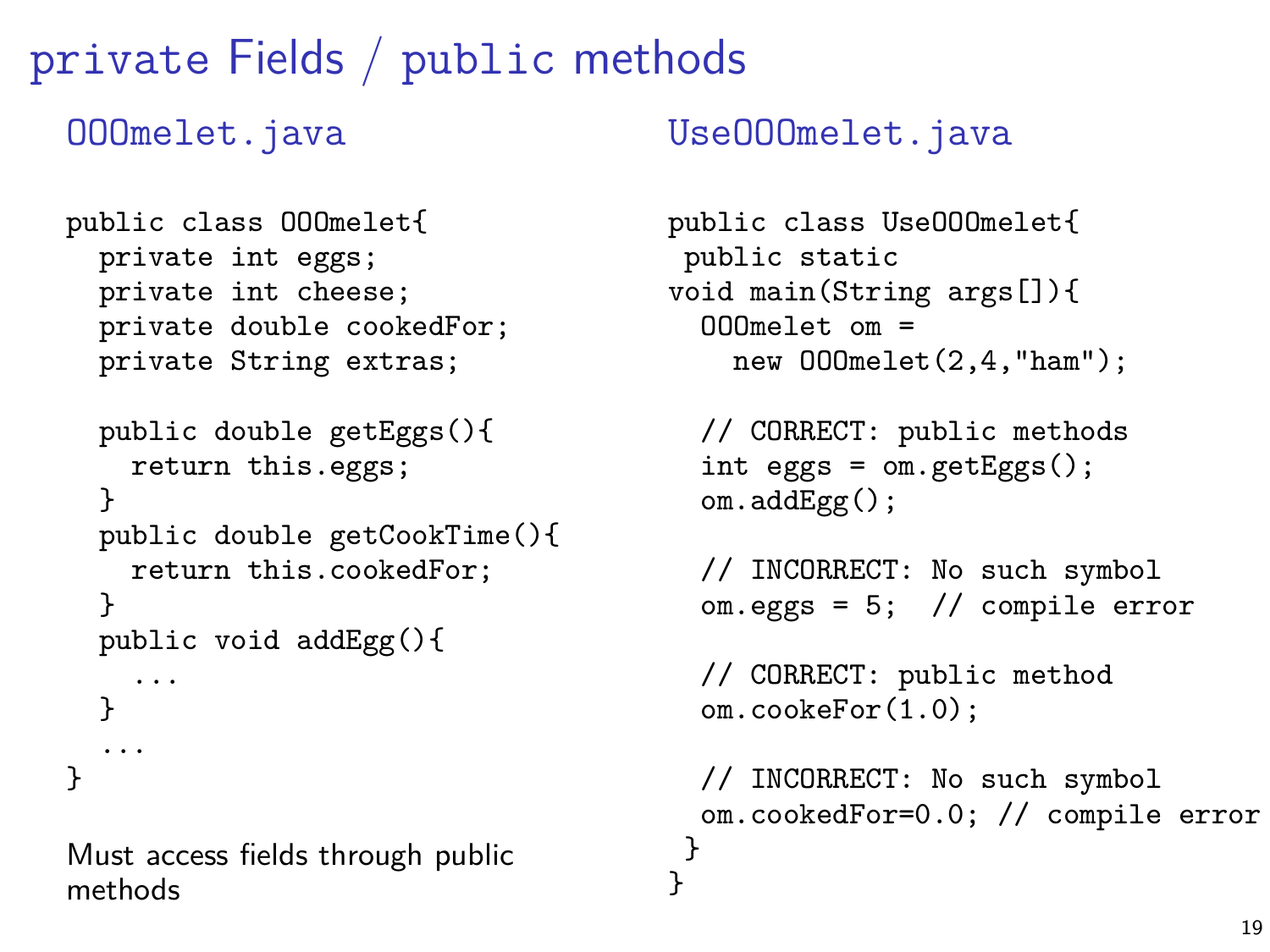#### private Fields Visible only in One Java File

- $\blacktriangleright$  private means visible in current Java File only
- $\blacktriangleright$  Within

OOOmelet.java, the name eggs is visible for all OOOmelets

- $\blacktriangleright$  Even if that name is associated with "some other" OOOmelet
- $\triangleright$  See moreEggs() method: accessing that.eggs despite it being a private variable

```
// OOOmelet.java
public class OOOmelet{
  private int eggs;
  // Return true if this omelet has more
  // eggs than the parameter omelet
  public boolean moreEggsThan(OOOmelet that){
    if(this.eggs > that.eggs){\frac{1}{2} // OK!!!
      return true;
    }
    else{
      return false;
    }
  }
}
// OOOmeletMain.java
public class OOOmeletMain{
  public static void main(String args[]){
    000melet small = new 000melet(2,5,"ham");
    OOOmelet large = new OOOmelet(5,8,"bacon");
    boolean moreEggs = small.moreEggsThan(large);
  }
}
```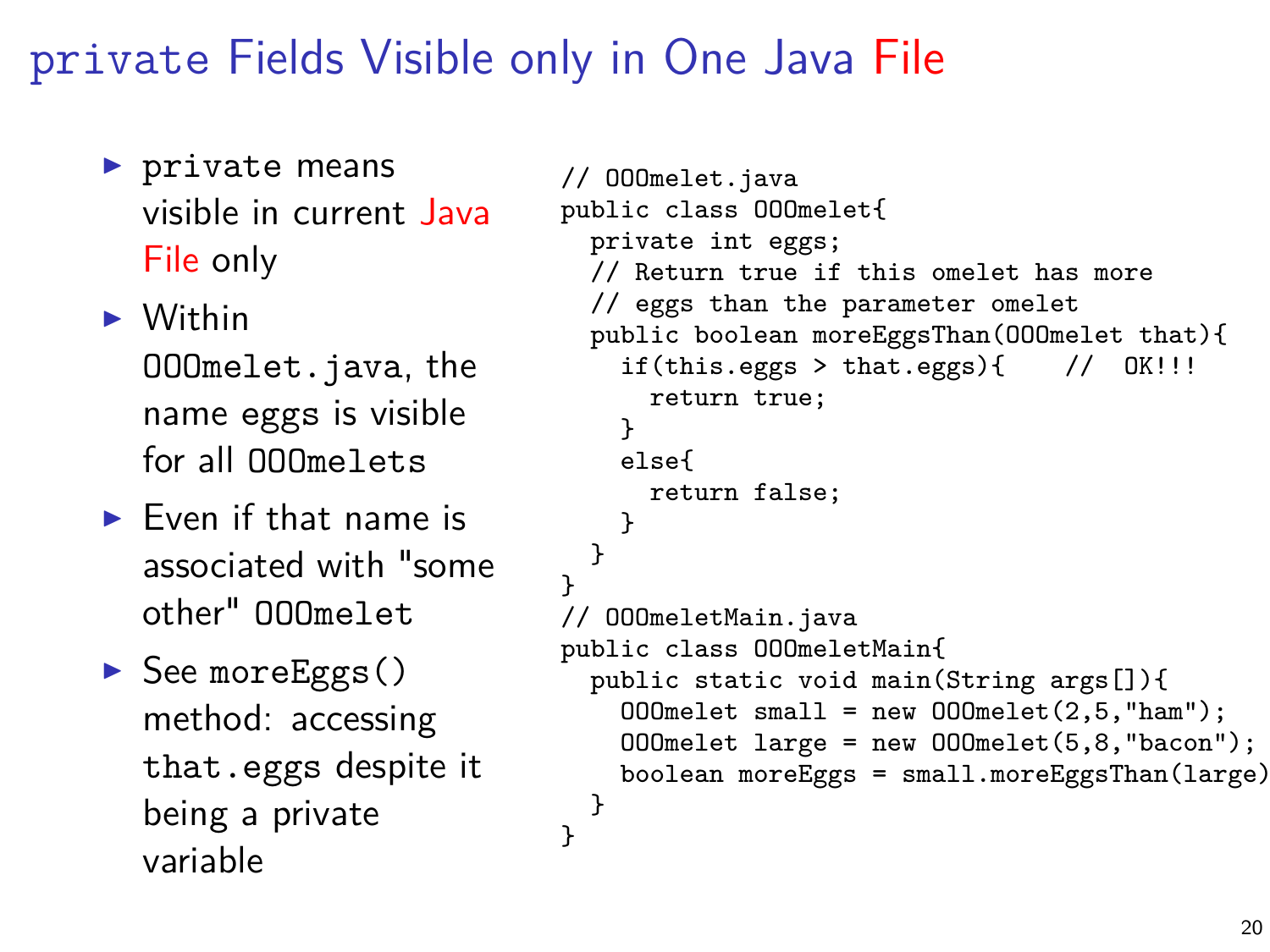# Name Binding Resolution Mechanics

- $\blacktriangleright$  Java follows rules to determine where names are defined: name binding
- Resolution matters for bare names: no class/object association

om.eggs = 5; // specific object's field this.cookedFor = 5; // specific object's field int c = om.getCalories(); // specific object's method this.addEgg); // specific object's method Omelet.egg\_cals = 123; // specific class (static) cookedFor = 1.23; // BARE NAME for field addEgg();  $\frac{1}{2}$  BARE NAME for method

- $\triangleright$  To determine where name var binds look at
	- 1. Local variables
	- 2. Parameters to method
	- 3. Fields of class
	- 4. Potentially outside class (won't do this in CS 1103)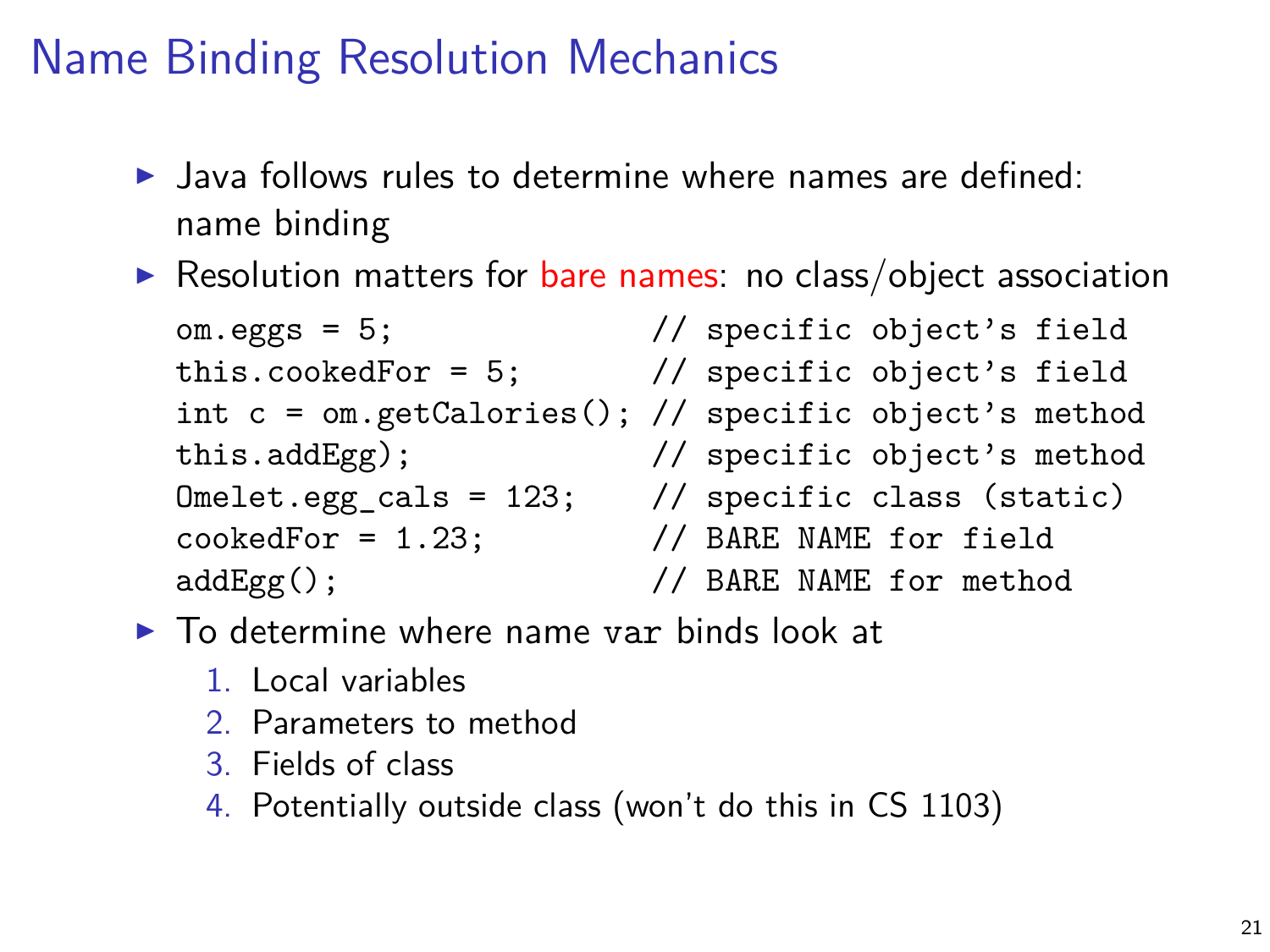## Exercise: Binding Resolution

- $\triangleright$  NUMBERS declare a name
- $\blacktriangleright$  LETTERS are bare name references
- $\triangleright$  Match LETTERS to NUMBERS to match bare name to where it is defined

To determine where name var binds look at

- 1. Local variables
- 2. Parameters to method
- 3. Fields of class

```
1 public class 000melet{<br>2 private int eggs;
 2 private int eggs; \frac{1}{1} private int cheese; \frac{1}{2}private int cheese; \frac{1}{2}<br>private double cookedFor; \frac{1}{3}4 private double cookedFor; // 3<br>5 private String extras; // 4
        private String extras;
 7 public int getEggs(){ \frac{1}{5} // 5
 8 return eggs; //// A
        \mathcal{P}11 public void cookFor(double time){<br>12 double cookedFor =
12 double cookedFor = \frac{12}{13} this.cookedFor: \frac{1}{18} R
13 this.cookedFor; \frac{1}{14} cookedFor += time: \frac{1}{16} C
        \text{codeedFor += time}; \frac{\frac{1}{11}}{C}17 public void addCheese(int cheese){ // 7<br>18 cheese += cheese:
18 cheese += cheese;<br>19 /// D and E
        1/// D and E
```

```
22 public boolean foodPoisoningIminent(){
23 return cookedFor < (1.0 * getEggs());
24 //// F G
25 }
26 } 22
```
 $6\overline{7}$ 

10<br>11

15 } 16<br>17

20 } 21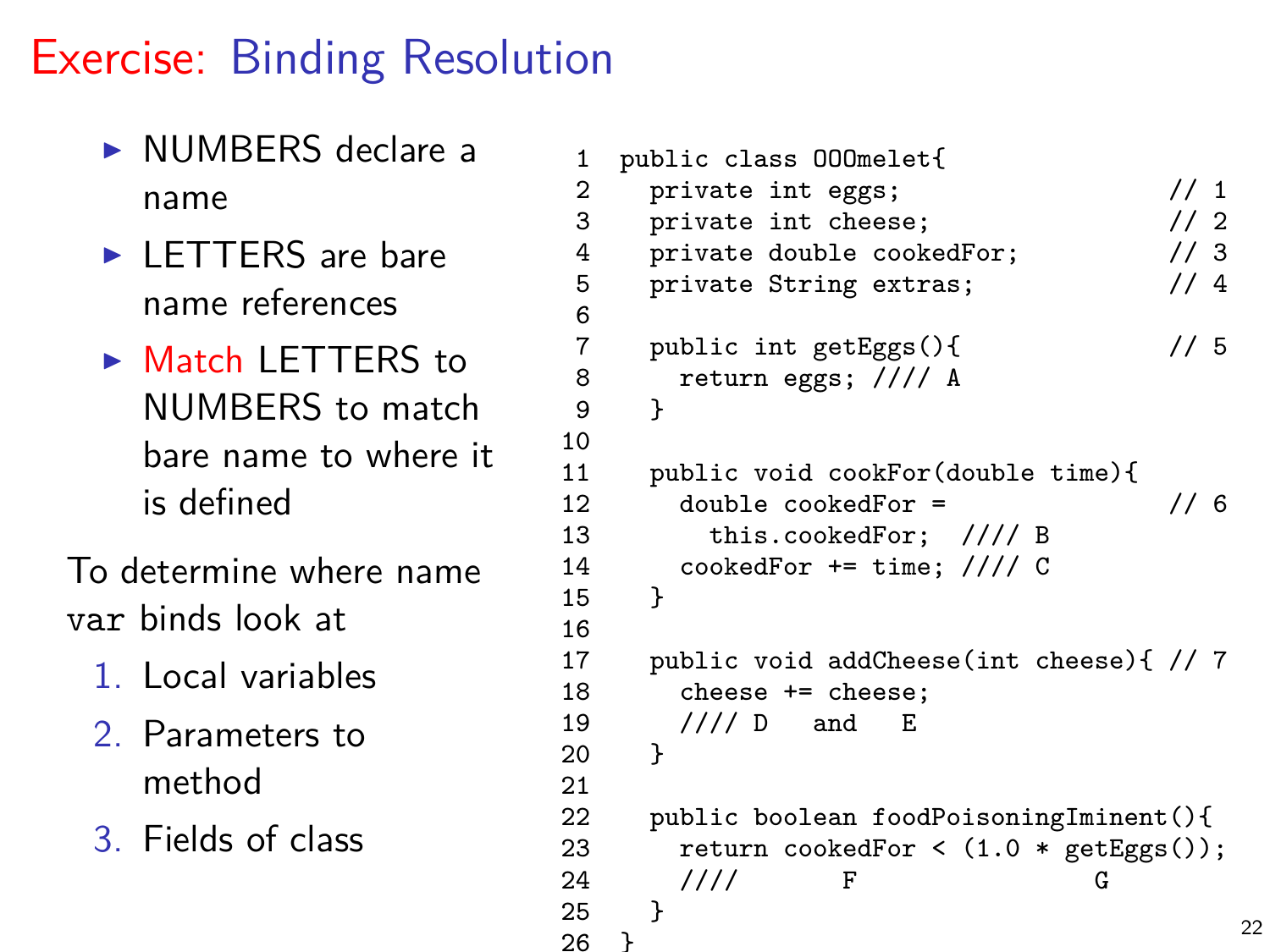# Answers: Binding Resolution

| l et | Num | Note            |
|------|-----|-----------------|
| А    | 1   | field eggs      |
| R    | 2   | field cookedFor |
| C    | 6   | local cookedFor |
| D    |     | param cheese    |
| F    |     | param cheese    |
| F    | 3   | field cookedFor |
| G    | г,  | this.getEggs()  |

| 1        | public class 000melet{                   |
|----------|------------------------------------------|
| 2        | // 1<br>private int eggs;                |
| 3        | 1/2<br>private int cheese;               |
| 4        | 1/3<br>private double cookedFor;         |
| 5        | 1/4<br>private String extras;            |
| 6        |                                          |
| 7        | // 5<br>public int getEggs(){            |
| 8        | return eggs; //// A                      |
| 9        | ł                                        |
| 10       |                                          |
| 11       | public void cookFor(double time){        |
| 12       | // 6<br>$double \, codedFor =$           |
| 13       | this.cookedFor; //// B                   |
| 14       | $codeedFor += time; // // C$             |
| 15       | ł                                        |
| 16       |                                          |
| 17       | public void addCheese(int cheese){ // 7  |
| 18       | cheese += cheese;                        |
| 19       | //// D<br>and<br>Е                       |
| 20       | ł                                        |
| 21       |                                          |
| 22       | public boolean foodPoisoningIminent(){   |
| 23       | return cookedFor < $(1.0 * getEggs())$ ; |
| 24       | ////<br>F<br>G                           |
| 25<br>∩c | }<br>ι                                   |
|          |                                          |

23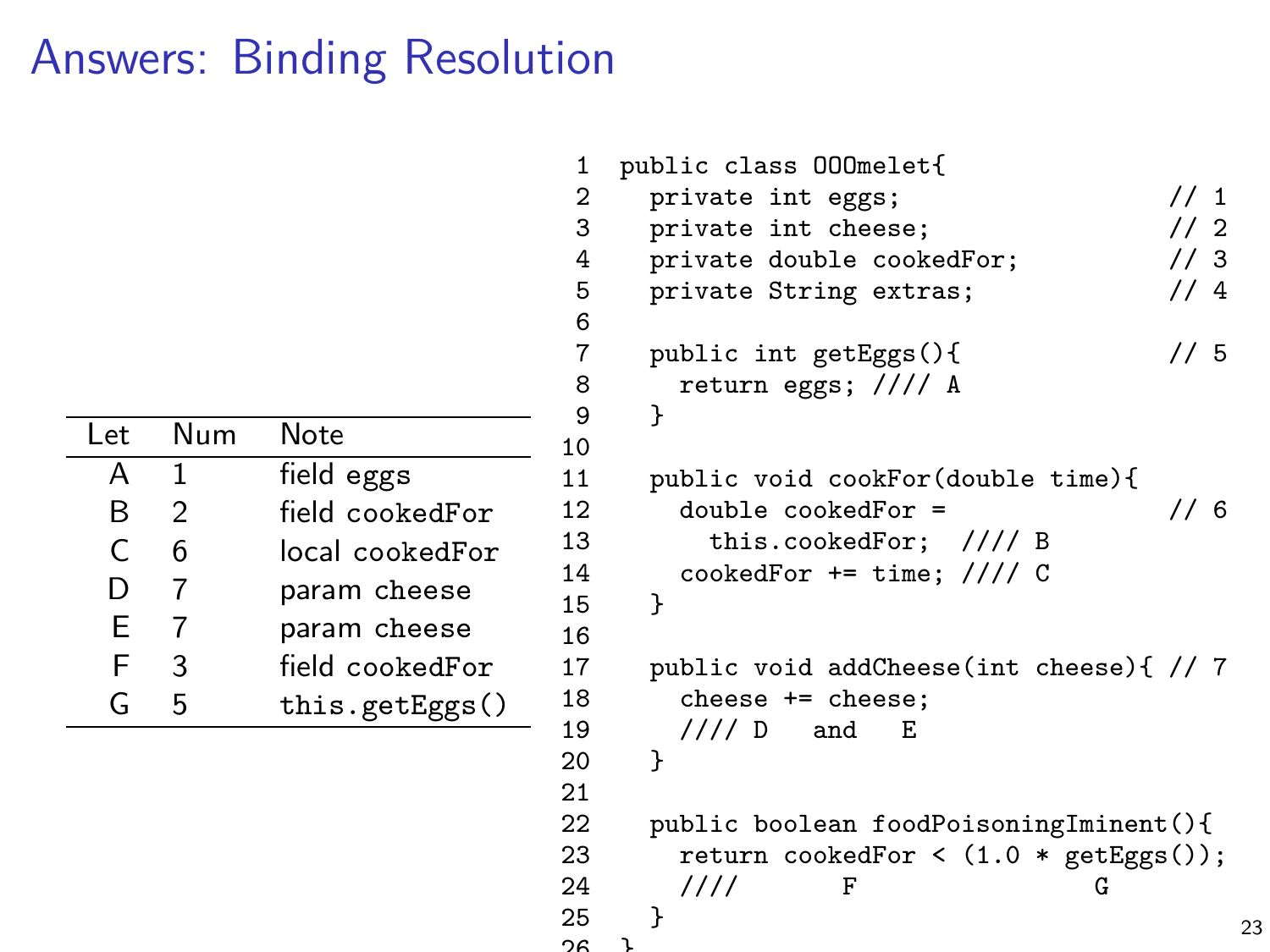## Exercise: Gotchya's with Constructor Name Binding

- $\triangleright$  Common to initialize fields in constructors
- $\triangleright$  Determine what's wrong with these constructors
- $\blacktriangleright$  Give a correct constructor

```
public class OOOmelet{
  public int eggs;
  public int cheese;
  public double cookedFor;
  public String extras;
  // BAD CONSTRUCTOR 1
  public OOOmelet(int eggs,
                  int cheese,
                  String extras)
  {
    eggs = eggs;
    cheese = cheese;
    extras = extras;
    cookedFor = 0.0;
  }
```

```
public class OOOmelet{
  public int eggs;
  public int cheese;
  public double cookedFor;
  public String extras;
  // BAD CONSTRUCTOR 2
  public OOOmelet(int eg,
                  int ch,
                  String ex)
  {
    int eggs = eg;
    int cheese = ch;
    String extras = ex;
    double cookedFor = 0.0;
  }
```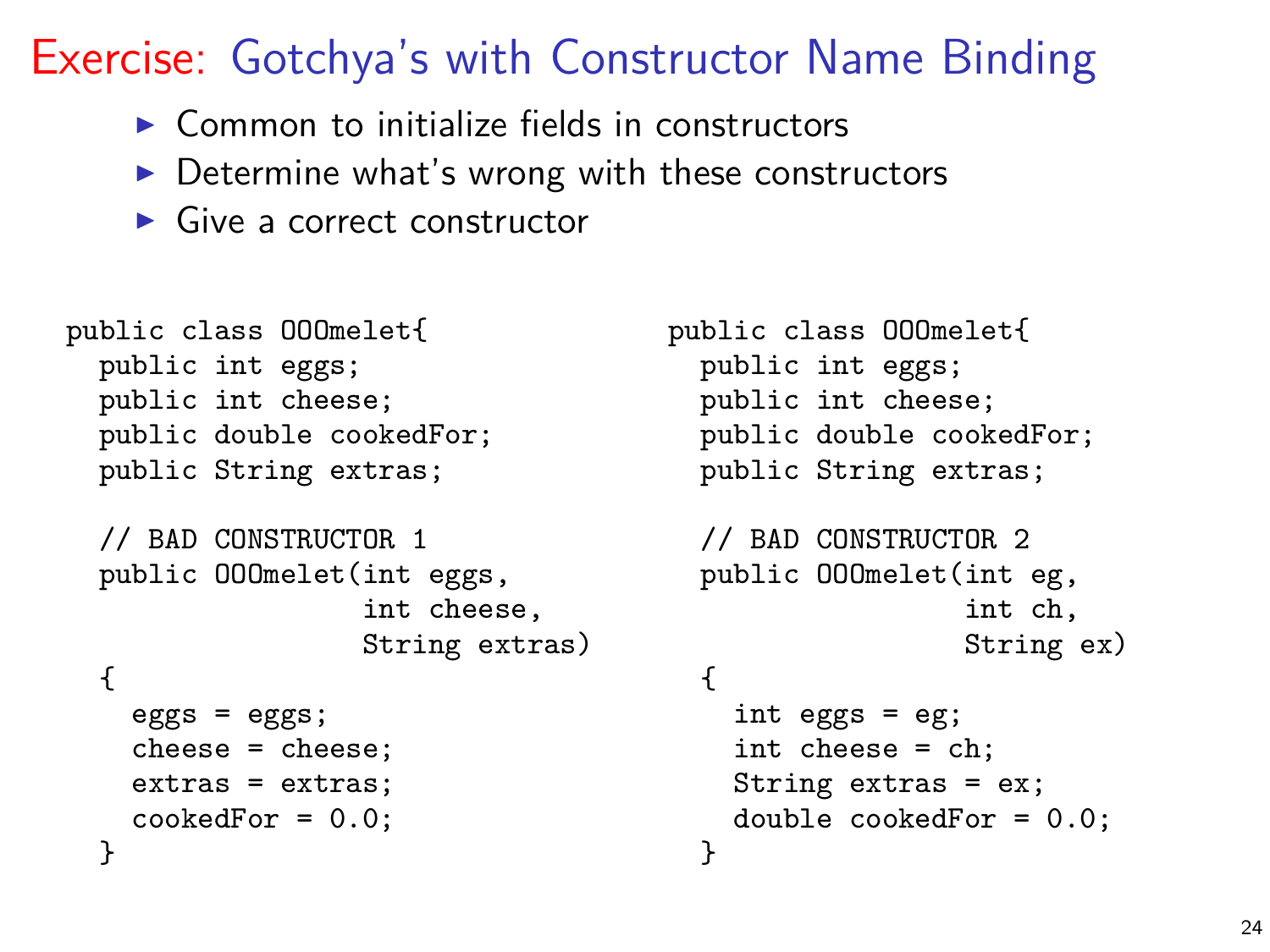Answer: Gotchya's with Constructor Name Binding

- $\triangleright$  The names of parameters like eggs or local variable int eggs can shadow fields
- $\blacktriangleright$  Fields never get modified as shadows receive assignments
- $\triangleright$  Use this.name = name; or change names of parameters

```
public class OOOmelet{
  public int eggs;
  public int cheese;
  public double cookedFor;
  public String extras;
  // CORRECT CONSTRUCTOR 1
  // Use this.field to specify
  // field initialization
  public OOOmelet(int eggs,
                 int cheese,
                 String extras)
  {
   this.eggs = eggs;
    this.cheese = cheese;
   this.extras = extras;
   this.cookedFor = 0.0;
  }
                                   public class OOOmelet{
                                     public int eggs;
                                     public int cheese;
                                     public double cookedFor;
                                     public String extras;
                                     // CORRECT CONSTRUCTOR 2
                                     // Vary names of parameters to
                                     // avoid conflicts
                                     public OOOmelet(int eg,
                                                     int ch,
                                                     String ex)
                                     {
                                       eggs = eg;cheese = ch;
                                       extras = ex;codeedFor = 0.0;
                                     } 25
```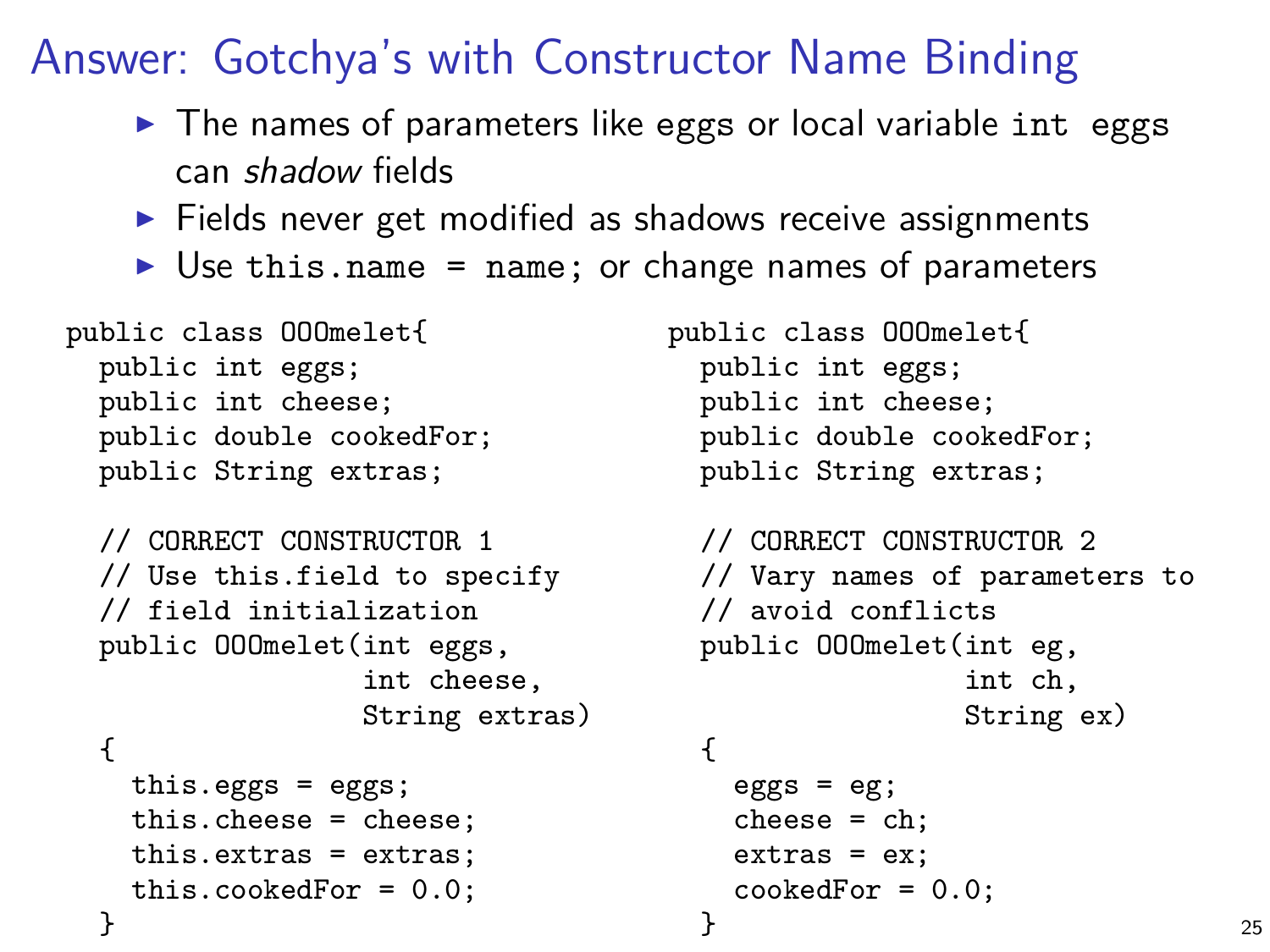#### Multiple Methods: Overloading

- $\blacktriangleright$  In Java, several methods can share the same name SO LONG as each has a distinct a number and/or type of arguments
- $\blacktriangleright$  Called overloading a method

public class OOOmelet{

```
// Constructor to initialize fields to
// given values. cookedFor is always
// initialized to 0.0.
public OOOmelet(int eggs,
                int cheese,
                String extras) {
  this.eggs = eggs;
  this.cheese = cheese;
  this.extras = extras;
 this.cookedFor = 0.0;
}
// Constructor to initialize fields to
// given values. extras is blank and
```

```
// cookedFor is 0.0.
public 000melet(int eggs,
                int cheese) {
  this.eggs = eggs;
  this.cheese = cheese;
  this.extras = "";
  this.cookedFor = 0.0;
}
```

```
// Add an egg to the omelet
public void addEgg(){
  if(this.cookedFor > 0){
    System.out.println("Yuck");
  }
  else{
    this.eggs++;
  }
}
// Add multiple eggs to the omelet
public void addEgg(int nEggs){
  for(int i=0; i<nEggs; i++){
    addEgr():
  }
}
public static void main(String args[]){
  OOOmelet omA = new OOOMelet(3,2,"ham");
  000melet omB = new 000Melet(4, 6);
  omA.addEgg(2);
  omB.addEgg();
}
```